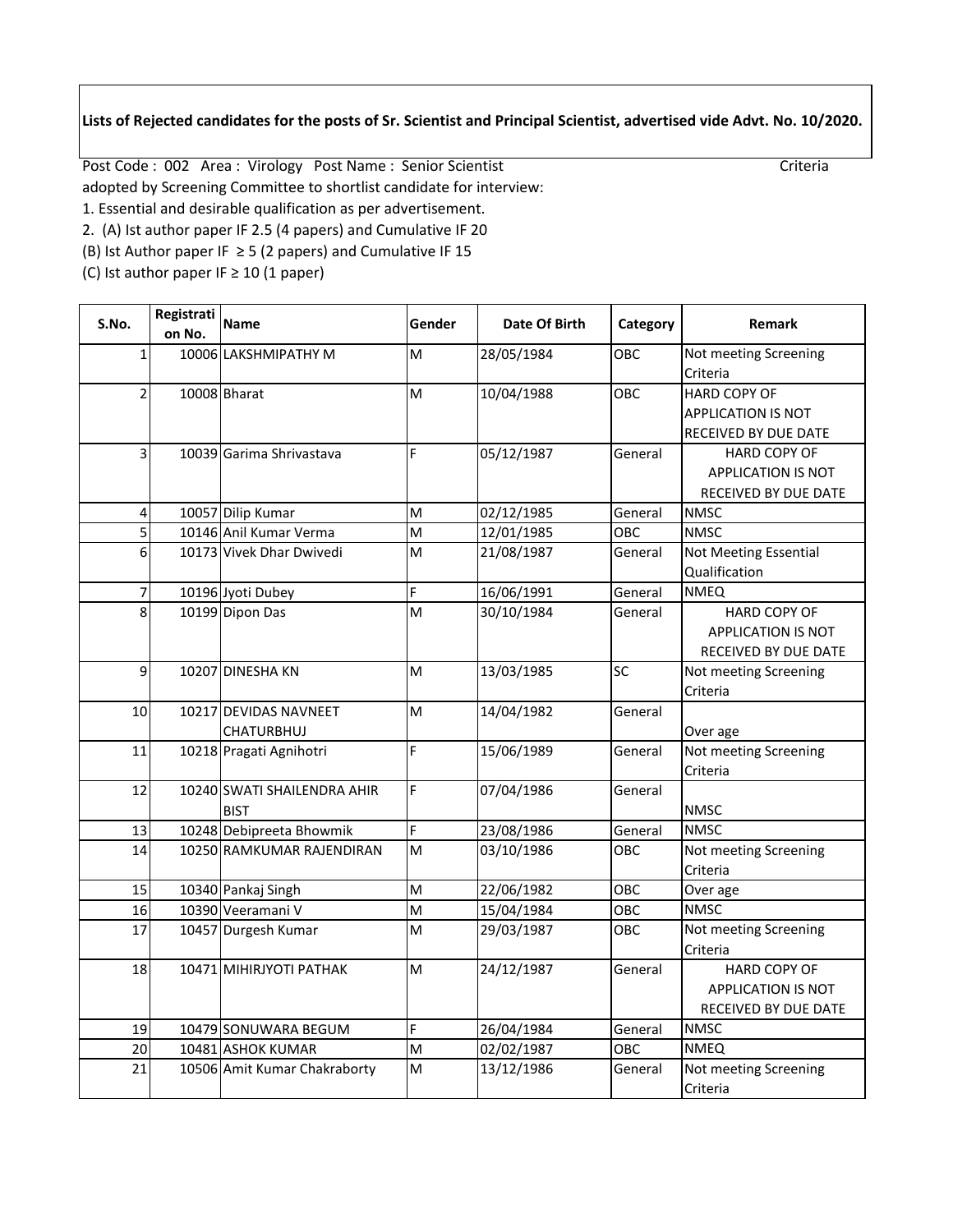| 22 | 10509 sonam bhatia          | F | 10/09/1986 | General  | <b>HARDCOPY OF</b>          |
|----|-----------------------------|---|------------|----------|-----------------------------|
|    |                             |   |            |          | <b>APPLICATION RECEIVED</b> |
|    |                             |   |            |          | AFTER DUE DATE              |
| 23 | 10577 SHIRIL KUMAR          | M | 06/01/1984 | General  | Over age                    |
| 24 | 10592 Riya Mukherjee        | F | 25/08/1985 | General  | Not meeting Screening       |
|    |                             |   |            |          | Criteria                    |
| 25 | 10624 PUNNAM CHANDER MANDA  | M | 11/11/1982 | OBC PWD- |                             |
|    |                             |   |            | OH       | <b>NMSC</b>                 |
| 26 | 10668 Deepak Sumbria        | M | 09/09/1984 | General  | <b>NMSC</b>                 |
| 27 | 10693 Tanushree Dangi       | F | 07/07/1984 | General  | <b>NMSC</b>                 |
| 28 | 10699 MANEESH KUMAR         | M | 07/12/1985 | OBC      | <b>HARD COPY OF</b>         |
|    |                             |   |            |          | <b>APPLICATION IS NOT</b>   |
|    |                             |   |            |          | RECEIVED BY DUE DATE        |
| 29 | 10719 Manjita Srivastava    | F | 05/05/1983 | General  | Over age                    |
| 30 | 10722 Pratibha Gaur         | F | 13/08/1984 | General  | <b>NMSC</b>                 |
| 31 | 10770 SULEKHA YADAV         | F | 05/10/1987 | OBC      | Not meeting Screening       |
|    |                             |   |            |          | Criteria                    |
| 32 | 10821 Murali kannan         | M | 01/02/1989 | General  |                             |
|    | Maruthamuthu                |   |            |          | <b>NMSC</b>                 |
| 33 | 10854 PRIYANKA SHARMA       | F | 29/10/1987 | General  | Not meeting Screening       |
|    |                             |   |            |          | Criteria                    |
| 34 | 10867 Akhalesh Kumar Shakya | M | 01/01/1984 | OBC      | <b>HARD COPY OF</b>         |
|    |                             |   |            |          | <b>APPLICATION IS NOT</b>   |
|    |                             |   |            |          | RECEIVED BY DUE DATE        |
| 35 | 10881 LIPSA DASH            | F | 05/04/1985 | General  | <b>HARD COPY OF</b>         |
|    |                             |   |            |          | <b>APPLICATION IS NOT</b>   |
|    |                             |   |            |          | RECEIVED BY DUE DATE        |
| 36 | 10912 NAVEEN MINHAS         | M | 10/07/1989 | General  | Not meeting Screening       |
|    |                             |   |            |          | Criteria                    |
| 37 | 10962 Deepanshi Mishra      | F | 17/09/1992 | General  | Not meeting Screening       |
|    |                             |   |            |          | Criteria                    |
| 38 | 10984 Richa Dwivedi         | F | 16/05/1984 | General  | Not meeting Screening       |
|    |                             |   |            |          | Criteria                    |
| 39 | 11014 Ashish Kumar          | M | 16/02/1983 | General  | Over age                    |
| 40 | 11015 MOHD NIZAM MANSOORI   | M | 15/04/1987 | General  | Not meeting Screening       |
|    |                             |   |            |          | Criteria                    |
| 41 | 11023 NILANJANA DAS         | F | 27/05/1983 | General  | Over age                    |
| 42 | 11045 Poulomi Biswas        | F | 14/01/1985 | General  | <b>NMSC</b>                 |
| 43 | 11100 Shilpee Sharma        | F | 15/05/1987 | General  | <b>NMSC</b>                 |
| 44 | 11107 Sheetalnath Babasaheb | M | 07/02/1984 | General  |                             |
|    | Rooge                       |   |            |          | <b>NMSC</b>                 |
| 45 | 11172 ARNAW KISHORE         | M | 30/05/1985 | General  | <b>NMSC</b>                 |
| 46 | 11216 Pavulraj Selvaraj     | M | 28/01/1989 | OBC      | Not meeting Screening       |
|    |                             |   |            |          | Criteria                    |
| 47 | 11234 Mahesha Nand          | M | 14/11/1987 | General  | Not meeting Screening       |
|    |                             |   |            |          | Criteria                    |
| 48 | 11242 Yashwardhan Malpani   | M | 04/02/1984 | General  | Not meeting Screening       |
|    |                             |   |            |          | Criteria                    |
| 49 | 11267 Swati Gupta           | F | 07/09/1987 | General  | <b>NMEQ</b>                 |
| 50 | 11297 JOBIN JOSE KATTOOR    | M | 13/02/1987 | General  | <b>NMSC</b>                 |
| 51 | 11317 SARIKA TIWARI         | F | 10/08/1983 | General  | Over age                    |
| 52 | 11325 Rudra Prasad Roy      | M | 06/02/1985 | General  | Not meeting Screening       |
|    |                             |   |            | PWD-OH   | Criteria                    |
|    |                             |   |            |          |                             |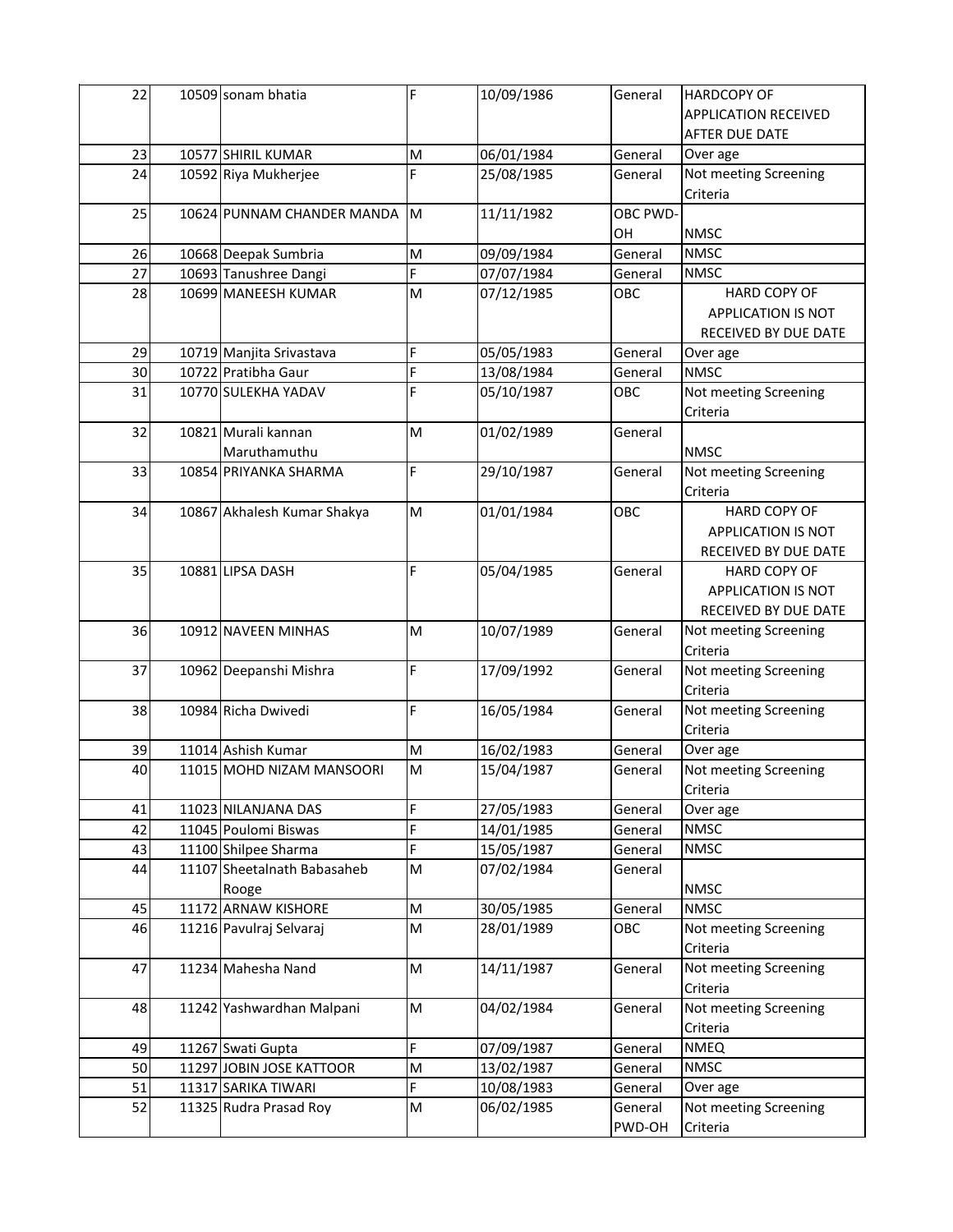| 53 |            | 11390 ANANYA CHATTERJEE    | F              | 08/03/1986 | General   | <b>HARD COPY OF</b>         |
|----|------------|----------------------------|----------------|------------|-----------|-----------------------------|
|    |            |                            |                |            |           | <b>APPLICATION IS NOT</b>   |
|    |            |                            |                |            |           | RECEIVED BY DUE DATE        |
| 54 |            | 11411 Anannya Bhattacharya | F              | 05/09/1986 | General   | <b>HARDCOPY OF</b>          |
|    |            |                            |                |            |           | <b>APPLICATION RECEIVED</b> |
|    |            |                            |                |            |           | AFTER DUE DATE              |
| 55 |            | 11413 SHANTANU PRAKASH     | M              | 16/07/1987 | General   | <b>NMSC</b>                 |
| 56 |            | 11437 Shweta Duggal        | F              | 22/07/1988 | General   | <b>NMSC</b>                 |
| 57 |            | 11449 Deepa Gandhi         | F              | 05/11/1984 | General   | Not meeting Screening       |
|    |            |                            |                |            |           | Criteria                    |
| 58 |            | 11451 Suchita Srivastava   | F              | 14/01/1981 | General   | <b>HARDCOPY OF</b>          |
|    |            |                            |                |            |           | <b>APPLICATION RECEIVED</b> |
|    |            |                            |                |            |           | AFTER DUE DATE              |
| 59 |            | 11487 Darshan N            | M              | 06/05/1988 | General   | Not meeting Screening       |
|    |            |                            |                |            |           | Criteria                    |
| 60 |            | 11510 Mansi Bhatt          | F              | 18/07/1989 | General   | Not meeting Screening       |
|    |            |                            |                |            |           | Criteria                    |
| 61 |            | 11523 Priyanka Das         | F              | 05/07/1987 | General   | <b>NMSC</b>                 |
| 62 |            | 11560 Anismrita Lahon      | $\overline{F}$ | 28/02/1986 | General   | <b>NMSC</b>                 |
| 63 |            | 11625 Praveen Kumar Dubey  | M              | 26/03/1984 | General   | Not meeting Screening       |
|    |            |                            |                |            |           | Criteria                    |
| 64 |            | 11660 Pooja Singh          | F              | 27/12/1990 | General   | Not meeting Screening       |
|    |            |                            |                |            |           | Criteria                    |
| 65 |            | 11678 Pravin Suryakantrao  | M              | 27/03/1984 | OBC       | Not meeting Screening       |
|    |            | Deshmukh                   |                |            |           | Criteria                    |
| 66 |            | 11695 Pankaj Sharma        | M              | 30/08/1988 | General   | Not meeting Screening       |
|    |            |                            |                |            |           | Criteria                    |
| 67 |            | 11712 Nivedita Tiwari      | F              | 17/10/1985 | General   | Not meeting Screening       |
|    |            |                            |                |            |           | Criteria                    |
| 68 |            | 11720 Shailendra Mani      | M              | 08/08/1984 | <b>SC</b> | <b>NMSC</b>                 |
| 69 |            | 11723 Mahmuda Malik        | F              | 01/12/1986 | General   | <b>NMSC</b>                 |
| 70 |            | 11764 ABHISHEK JAISWAL     | M              | 25/12/1985 | General   | Not meeting Screening       |
|    |            |                            |                |            |           | Criteria                    |
| 71 |            | 11767 Usha K               | F              | 06/06/1985 | <b>SC</b> | <b>HARDCOPY OF</b>          |
|    |            |                            |                |            |           | <b>APPLICATION RECEIVED</b> |
|    |            |                            |                |            |           | AFTER DUE DATE              |
| 72 | 11783 ANJU |                            | F              | 11/02/1979 | OBC       | <b>OVER AGE</b>             |
| 73 |            | 11790 Ashish Kumar Singh   | M              | 10/10/1986 | General   | <b>HARDCOPY OF</b>          |
|    |            |                            |                |            |           | <b>APPLICATION IS NOT</b>   |
|    |            |                            |                |            |           | RECEIVED BY DUE DATE        |

Post Code : 003 Area : Host-pathogen interactions Post Name : Senior Scientist Criteria adopted by Screening Committee to shortlist candidate for interview:

1. Essential qualification as per advertisement No. 10/2020

2. 1st author paper IF≥ 5.0 (3 papers) OR

3. 1st author paper IF≥ 5.0 (2 Papers) and 2nd author paper IF≥ 5.0 (1 paper) OR

4. 1st author paper IF≥ 5.0 (1 Paper) and 1st author paper IF≥ 10.0 (1 paper)

Papers must be published in relevant biological journals.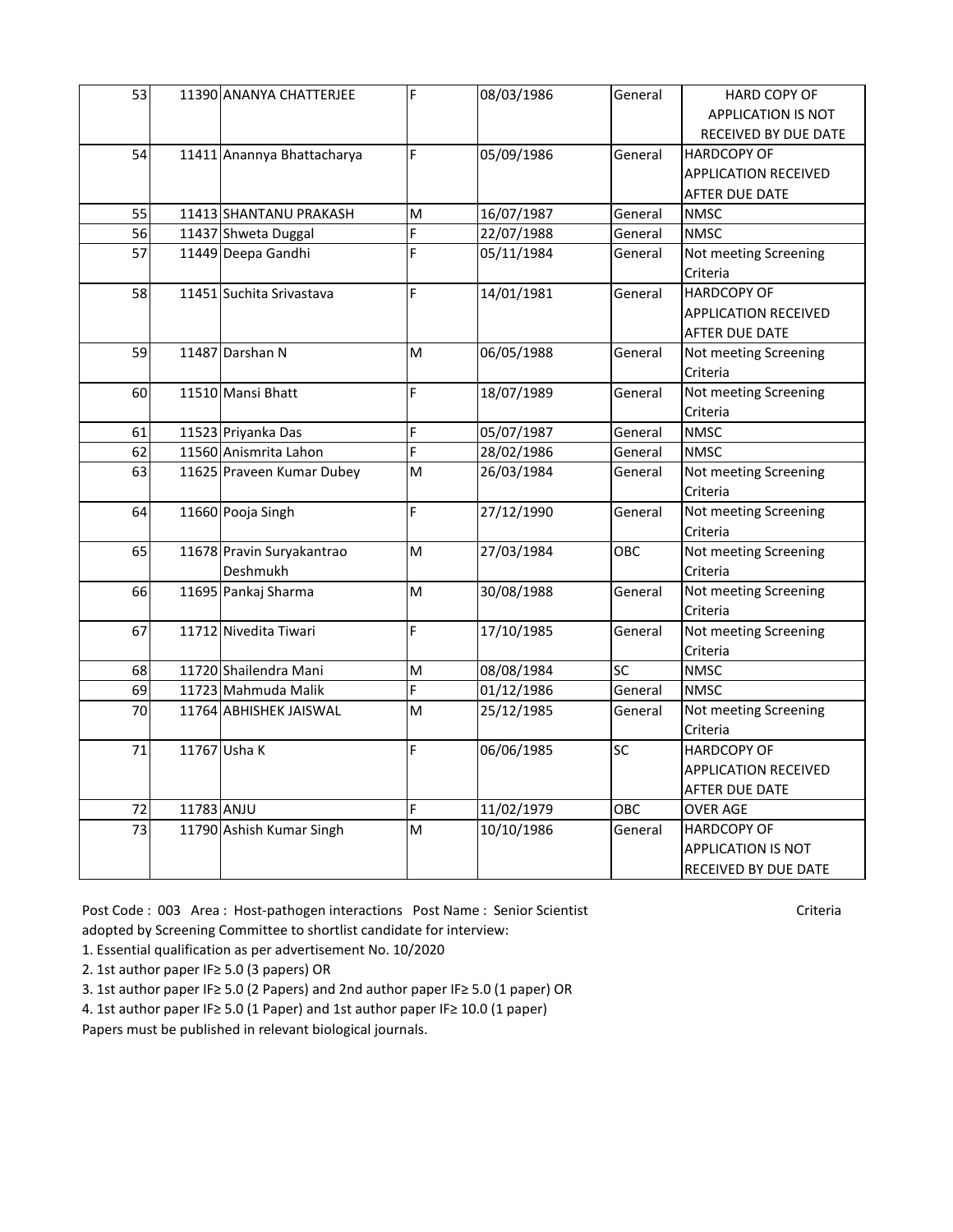| S.No.          | Registrati<br>on No. | <b>Name</b>                                 | Gender                                                                                | Date Of Birth | Category        | Remark                                                 |
|----------------|----------------------|---------------------------------------------|---------------------------------------------------------------------------------------|---------------|-----------------|--------------------------------------------------------|
| $\mathbf{1}$   |                      | 10017 BHISMA NARAYAN PANDA                  | M                                                                                     | 28/02/1992    | General         | Hardcopy of application is<br>not received by due date |
| $\overline{2}$ |                      | 10052 Anuradha                              | F                                                                                     | 05/07/1986    | General         | <b>NMSC</b>                                            |
| 3              |                      | 10064 Rajbir singh                          | M                                                                                     | 10/09/1983    | General         | <b>OVER AGE</b>                                        |
| 4              |                      | 10130 VIKAS KUSHWAHA                        | M                                                                                     | 24/04/1984    | General         | <b>NMSC</b>                                            |
| $\overline{5}$ |                      | 10192 Aishwarya Singh Chauhan               | F                                                                                     | 29/09/1987    | General         | Hardcopy of application is<br>not received by due date |
| 6              |                      | 10202 Puja Tiwary                           | F                                                                                     | 05/06/1985    | General         | <b>NMSC</b>                                            |
| $\overline{7}$ |                      | 10204 Kumar Perinbam                        | M                                                                                     | 23/08/1984    | <b>SC</b>       | <b>NMSC</b>                                            |
| 8              |                      | 10223 Shyama DATT                           | F                                                                                     | 10/09/1987    | General         | <b>NMSC</b>                                            |
| 9              |                      | 10274 DINESHAKN                             | M                                                                                     | 13/03/1985    | SC              | <b>NMSC</b>                                            |
| 10             |                      | 10278 Dinakaran Vasudevan                   | M                                                                                     | 15/06/1987    | OBC             | <b>NMSC</b>                                            |
| 11             |                      | 10281 POONAM                                | F                                                                                     | 10/03/1989    | General         | Hardcopy of application is<br>not received by due date |
| 12             |                      | 10314 JAGADEESHA PRASAD M G                 | M                                                                                     | 10/04/1988    | OBC             | <b>NMSC</b>                                            |
| 13             |                      | 10341 Pankaj Singh                          | M                                                                                     | 22/06/1982    | OBC             | <b>NMSC</b>                                            |
| 14             |                      | 10346 VIRENDRAKUMAR<br>MAHESHBHAI PRAJAPATI | M                                                                                     | 09/08/1985    | General         | <b>NMSC</b>                                            |
| 15             |                      | 10388 SHARBA KAUSAR                         | F                                                                                     | 15/08/1987    | OBC             | <b>NMSC</b>                                            |
| 16             |                      | 10394 PREETI GARAI                          | F                                                                                     | 12/09/1986    | General         | <b>NMSC</b>                                            |
| 17             |                      | 10396 AMIR ZAIDI                            | M                                                                                     | 25/03/1984    | General         | <b>NMSC</b>                                            |
| 18             |                      | 10398 Neha Banyal                           | F                                                                                     | 29/09/1988    | General         | <b>NMEQ</b>                                            |
| 19             |                      | 10412 Ajeeta Anand                          | F                                                                                     | 07/07/1989    | General         | <b>NMSC</b>                                            |
| 20             |                      | 10518 JUHI SHARMA                           | F                                                                                     | 18/11/1988    | General         | Hardcopy of application is<br>not received by due date |
| 21             |                      | 10539 Arif Jamal Siddiqui                   | M                                                                                     | 01/05/1984    | General         | <b>NMSC</b>                                            |
| 22             |                      | 10541 Manoj Kumawat                         | M                                                                                     | 18/08/1989    | OBC             | <b>NMSC</b>                                            |
| 23             |                      | 10575 Kumar E                               | M                                                                                     | 10/04/1987    | $\overline{SC}$ | <b>NMSC</b>                                            |
| 24             |                      | 10582 Vinod Kumar                           | M                                                                                     | 01/02/1984    | General         | <b>NMSC</b>                                            |
| 25             |                      | 10586 PREM PRAKASH                          | $\mathsf{M}% _{T}=\mathsf{M}_{T}\!\left( a,b\right) ,\ \mathsf{M}_{T}=\mathsf{M}_{T}$ | 09/09/1991    | SC              | Hardcopy of application is<br>not received by due date |
| 26             |                      | 10606 ATUL SHANTARAM RATHOD                 | M                                                                                     | 06/02/1993    | OBC             | <b>NMSC</b>                                            |
| 27             |                      | 10629 Preeti Gupta                          | F                                                                                     | 03/06/1986    | General         | Hardcopy of application is<br>not received by due date |
| 28             |                      | 10642 Subhash Mehto                         | ${\sf M}$                                                                             | 30/03/1987    | General         | <b>NMSC</b>                                            |
| 29             |                      | 10689 Keerti Keerti                         | F                                                                                     | 16/02/1989    | General         | Hardcopy of application is<br>not received by due date |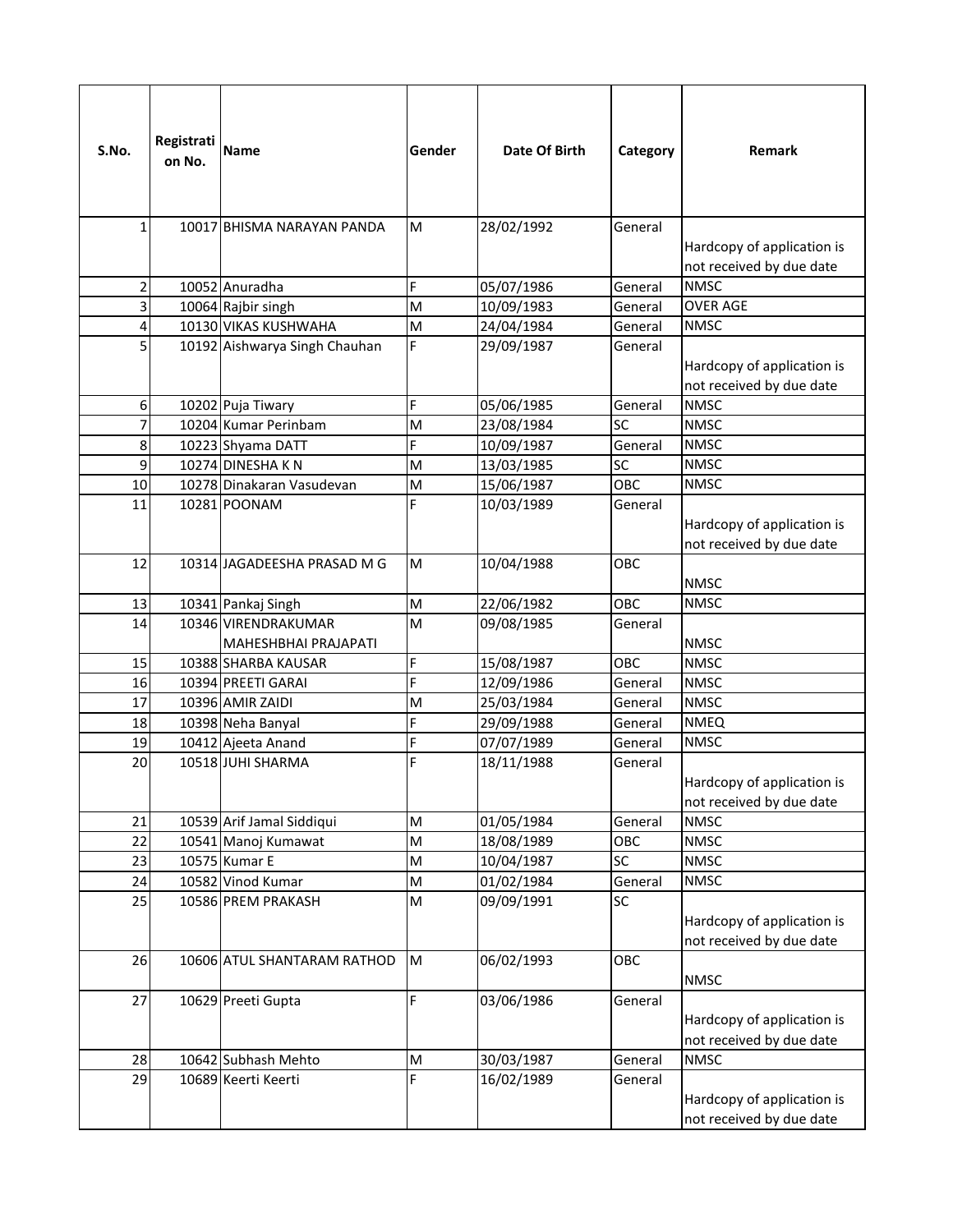| 30 | 10701 Rhushikesh Sitaram     | M  | 26/11/1989 | General   |                            |
|----|------------------------------|----|------------|-----------|----------------------------|
|    | Khetmalis                    |    |            |           | Hardcopy of application is |
|    |                              |    |            |           | not received by due date   |
| 31 | 10725 Swati jaiswal          | F  | 19/01/1989 | General   | <b>NMSC</b>                |
| 32 | 10736 Riya Mukherjee         | F  | 25/08/1985 | General   | <b>NMSC</b>                |
| 33 | 10738 Debmalya Mitra         | M  | 09/01/1989 | General   | <b>NMSC</b>                |
| 34 | 10753 Mohd Khubaib           | M  | 03/05/1985 | General   | <b>NMSC</b>                |
| 35 | 10767 Madhu Singh            | F  | 06/11/1986 | General   | <b>NMSC</b>                |
| 36 | 10775 Dipti Kashyap          | F  | 31/01/1985 | General   | <b>NMSC</b>                |
| 37 | 10842 KUMAR ABHISHEK         | M  | 24/01/1987 | General   | <b>NMSC</b>                |
| 38 | 10846 SONAL GUPTA            | F  | 01/07/1983 | General   | <b>OVER AGE</b>            |
| 39 | 10858 Suresh Kumar Kalangi   | M  | 20/07/1983 | General   |                            |
|    |                              |    |            | PWD-OH    | <b>NMSC</b>                |
| 40 | 10860 Deepak Sumbria         | M  | 09/09/1984 | General   | <b>NMSC</b>                |
| 41 | 10870 Chaitenya Verma        | M  | 20/09/1986 | General   |                            |
|    |                              |    |            |           | Hardcopy of application is |
|    |                              |    |            |           | not received by due date   |
| 42 | 10872 Benudhar Mukhi         | M  | 15/04/1982 | General   | <b>NMSC</b>                |
| 43 | 10885 arem qayum             | F. | 04/02/1985 | General   | <b>NMSC</b>                |
| 44 | 10890 Abhisek Dwivedy        | M  | 20/03/1989 | General   | <b>NMSC</b>                |
| 45 | 10927 RAGHAVENDRA PRASAD     | M  | 15/10/1990 | General   |                            |
|    | <b>MISHRA</b>                |    |            |           | <b>NMSC</b>                |
| 46 | 10930 Haragobinda Srichandan | M  | 28/06/1984 | General   | <b>NMSC</b>                |
| 47 | 10939 ASWINI S               | F  | 16/12/1994 | General   | <b>NMSC</b>                |
| 48 | 10954 Monisha Samuel         | F  | 23/03/1989 | General   | <b>NMSC</b>                |
| 49 | 10972 EEKA PRABHAKAR         | M  | 02/05/1984 | <b>ST</b> | <b>NMSC</b>                |
| 50 | 10992 PUNNAM CHANDER MANDA   | M  | 11/11/1982 | OBC PWD-  |                            |
|    |                              |    |            | OH        | <b>NMSC</b>                |
| 51 | 11019 Joydeep Paul           | M  | 17/05/1985 | General   | <b>NMSC</b>                |
| 52 | 11027 ANNU MISHRA            | F  | 28/06/1993 | General   | <b>NMSC</b>                |
| 53 | 11033 Saumya Singh           | F  | 04/03/1990 | General   | <b>NMSC</b>                |
| 54 | 11066 Priyanka Halder        | F  | 21/07/1981 | General   | <b>OVER AGE</b>            |
| 55 | 11074 Snehal Rameshwar palwe | F  | 25/03/1988 | OBC       | <b>NMSC</b>                |
| 56 | 11111 Sheetalnath Babasaheb  | M  | 07/02/1984 | General   |                            |
|    | Rooge                        |    |            |           | <b>NMSC</b>                |
| 57 | 11115 Usha K                 | F  | 06/07/1985 | <b>SC</b> | <b>NMSC</b>                |
| 58 | 11129 Shilpee Sharma         | F  | 15/05/1987 | General   | <b>NMSC</b>                |
| 59 | 11158 Pratibha Gaur          | F  | 13/08/1984 | General   | <b>NMSC</b>                |
| 60 | 11159 Susweta Das            | F  | 29/09/1982 | General   | <b>OVER AGE</b>            |
| 61 | 11173 ARNAW KISHORE          | M  | 30/05/1985 | General   | <b>NMSC</b>                |
| 62 | 11200 Nilofer Naqvi          | F  | 18/05/1987 | General   | <b>NMSC</b>                |
| 63 | 11211 Kamlesh Ganesh Pawar   | M  | 23/09/1985 | General   | <b>NMSC</b>                |
| 64 | 11265 ANSHUL VARSHNEY        | F  | 10/01/1988 | General   | <b>NMSC</b>                |
| 65 | 11277 SASMITA BARIK          | F  | 03/04/1984 | General   | <b>NMSC</b>                |
| 66 | 11282 VIGYASA SINGH          | F  | 22/01/1988 | General   | <b>NMSC</b>                |
| 67 | 11287 Talluri Bhaskar Rao    | M  | 31/12/1986 | SC        |                            |
|    |                              |    |            |           | Hardcopy of application is |
|    |                              |    |            |           | not received by due date   |
| 68 | 11303 MAHMUDA MALIK          | F  | 01/12/1986 | General   | <b>NMSC</b>                |
| 69 | 11308 JIVAN RAMESHRAO KOTE   | M  | 25/03/1984 | General   |                            |
|    |                              |    |            |           | Hardcopy of application is |
|    |                              |    |            |           | not received by due date   |
| 70 | 11344 Rahul Shivahare        | M  | 08/09/1985 | General   | <b>NMSC</b>                |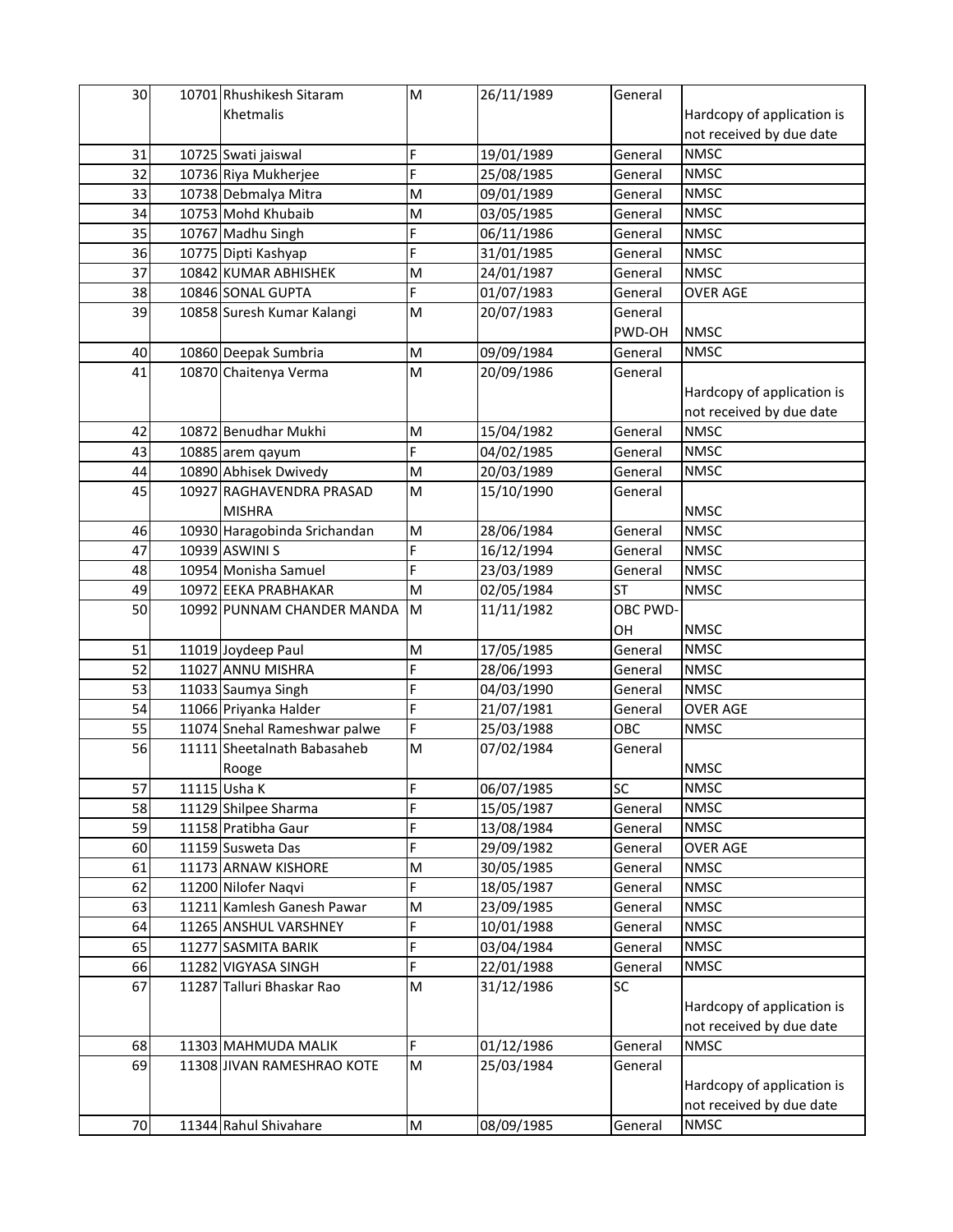| 71  |             | 11368 Akhil Varshney        | M  | 06/07/1983 | General   | <b>OVER AGE</b>                |
|-----|-------------|-----------------------------|----|------------|-----------|--------------------------------|
| 72  |             | 11375 Raja Ishaq Nabi Khan  | M  | 16/01/1991 | General   | <b>NMSC</b>                    |
| 73  |             | 11378 JAYASRIK              | F. | 05/11/1989 | General   | <b>NMSC</b>                    |
| 74  |             | 11404 Saurabh Gupta         | M  | 12/08/1985 | General   | <b>NMSC</b>                    |
| 75  |             | 11406 MOHD ASAD             | M  | 13/07/1983 | General   | <b>OVER AGE</b>                |
| 76  |             | 11409 Rajivgandhi Govindan  | M  | 30/05/1985 | OBC       |                                |
|     |             |                             |    |            |           | <b>HARDCOPY OF</b>             |
|     |             |                             |    |            |           | <b>APPLICATION IS RECEIVED</b> |
|     |             |                             |    |            |           | <b>AFTER DUE DATE</b>          |
| 77  |             | 11423 Rudra Prasad Roy      | M  | 06/02/1985 | General   |                                |
|     |             |                             |    |            | PWD-OH    | <b>NMSC</b>                    |
| 78  |             | 11436 DINESH M              | M  | 02/03/1985 | General   | <b>NMSC</b>                    |
| 79  |             | 11454 Suchita Srivastava    | F  | 14/01/1981 | General   |                                |
|     |             |                             |    |            |           | <b>HARDCOPY OF</b>             |
|     |             |                             |    |            |           | <b>APPLICATION IS RECEIVED</b> |
|     |             |                             |    |            |           | AFTER DUE DATE                 |
| 80  |             | 11457 Kumar Siddharth Singh | M  | 30/09/1986 | General   | <b>NMSC</b>                    |
| 81  |             | 11467 SHWETA DUGGAL         | F  | 22/07/1988 | General   | <b>NMSC</b>                    |
| 82  |             | 11468 Inderjeet Kaur        | F  | 31/08/1981 | General   | <b>OVER AGE</b>                |
| 83  |             | 11471 SURESH SAH            | M  | 15/10/1985 | OBC       | <b>NMSC</b>                    |
| 84  | 11489 Rajan |                             | M  | 18/08/1990 | General   | <b>NMSC</b>                    |
| 85  |             | 11499 SARIKA TIWARI         | F  | 10/08/1983 | General   | <b>OVER AGE</b>                |
| 86  |             | 11500 Asrar Alam            | M  | 22/03/1980 | OBC       | <b>NMSC</b>                    |
| 87  |             | 11509 Kartikeya Tiwari      | M  | 05/04/1984 | General   |                                |
|     |             |                             |    |            |           | <b>HARDCOPY OF</b>             |
|     |             |                             |    |            |           | <b>APPLICATION IS RECEIVED</b> |
|     |             |                             |    |            |           | <b>AFTER DUE DATE</b>          |
| 88  |             | 11511 Aehtesham Hussain     | M  | 01/10/1983 | General   | <b>OVER AGE</b>                |
| 89  |             | 11514 PRIYANKA SHARMA       | F  | 29/10/1987 | General   | <b>NMSC</b>                    |
| 90  |             | 11521 Bhawana Sharma        | F  | 10/10/1986 | General   | <b>NMSC</b>                    |
| 91  |             | 11524 NEELAM DABAS SEN      | F  | 15/02/1981 | General   | <b>OVER AGE</b>                |
| 92  |             | 11532 ANITA                 | F  | 19/10/1983 | SC        | <b>NMSC</b>                    |
| 93  |             | 11535 Anand Prakash         | M  | 30/03/1989 | General   | <b>NMSC</b>                    |
| 94  |             | 11540 RATIKA SRIVASTAVA     | F  | 20/09/1980 | General   | <b>OVER AGE</b>                |
| 95  |             | 11543 Pragya Chandrakar     | F  | 14/10/1989 | OBC       |                                |
|     |             |                             |    |            |           | <b>HARDCOPY OF</b>             |
|     |             |                             |    |            |           | <b>APPLICATION IS RECEIVED</b> |
|     |             |                             |    |            |           | <b>AFTER DUE DATE</b>          |
| 96  |             | 11547 Chaitenya Verma       | M  | 20/09/1986 | General   |                                |
|     |             |                             |    |            |           | Hardcopy of application is     |
|     |             |                             |    |            |           | not received by due date       |
| 97  |             | 11554 SHIRIL KUMAR          | M  | 06/01/1984 | General   | <b>OVER AGE</b>                |
| 98  |             | 11555 Anannya Bhattacharya  | F  | 05/09/1986 | General   |                                |
|     |             |                             |    |            |           | <b>HARDCOPY OF</b>             |
|     |             |                             |    |            |           | <b>APPLICATION IS RECEIVED</b> |
|     |             |                             |    |            |           | AFTER DUE DATE                 |
| 99  |             | 11573 KOMBIAH S             | M  | 06/07/1989 | <b>SC</b> | <b>NMSC</b>                    |
| 100 |             | 11586 Priyanka Das          | F  | 05/07/1987 | General   | <b>NMSC</b>                    |
| 101 |             | 11587 Anismrita Lahon       | F  | 28/02/1986 | General   | <b>NMSC</b>                    |
| 102 |             | 11591 Chand Shadul Shekh    | M  | 03/06/1987 | General   |                                |
|     |             |                             |    |            |           | Hardcopy of application is     |
|     |             |                             |    |            |           | not received by due date       |
| 103 |             | 11594 Monika Verma          | F  | 05/01/1987 | General   | <b>NMSC</b>                    |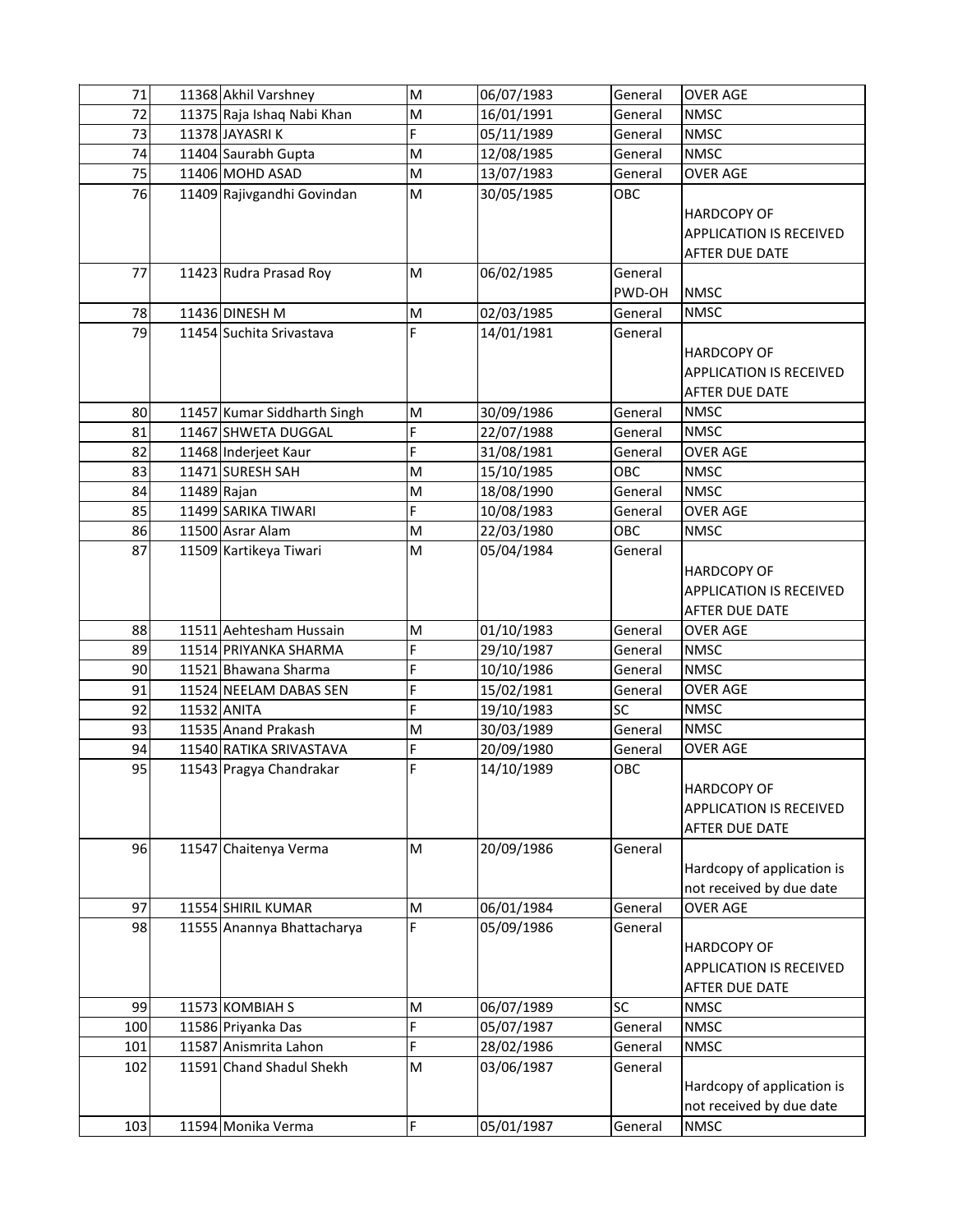| 104 |            | 11605 Pavulraj Selvaraj      | M | 28/01/1989 | <b>OBC</b> | <b>NMSC</b>                |
|-----|------------|------------------------------|---|------------|------------|----------------------------|
| 105 |            | 11621 Pradipta Ranjan Rauta  | M | 25/05/1985 | General    |                            |
|     |            |                              |   |            |            | Hardcopy of application is |
|     |            |                              |   |            |            | not received by due date   |
| 106 |            | 11635 K Vinod Kumar          | M | 30/10/1985 | General    | <b>NMSC</b>                |
| 107 |            | 11643 Swati Gupta            |   | 07/09/1987 | General    | <b>NMSC</b>                |
| 108 |            | 11659 Niladri Mukherjee      | M | 15/03/1985 | General    | <b>NMSC</b>                |
| 109 |            | 11668 NAIREEN FARIYA         | F | 01/01/1985 | General    | <b>NMSC</b>                |
| 110 |            | 11669 Dharani                | F | 29/08/1989 | <b>OBC</b> | <b>NMSC</b>                |
| 111 |            | 11693 Basavaraj Sajjanar     | M | 02/02/1984 | General    | <b>NMSC</b>                |
| 112 |            | 11714 Praveen Kumar Dubey    | M | 26/03/1984 | General    | <b>NMSC</b>                |
| 113 |            | 11724 Amit Kumar Chakraborty | M | 13/12/1986 | General    | <b>NMSC</b>                |
| 114 |            | 11732 Richa Tiwari           | F | 18/07/1993 | General    | <b>NMSC</b>                |
| 115 |            | 11758 Shailesh Kumar Patel   | M | 03/07/1988 | General    | <b>NMSC</b>                |
| 116 | 11784 ANJU |                              |   | 11/02/1979 | OBC.       | <b>OVER AGE</b>            |
| 117 |            | 11796 Mansi Bhatt            | F | 18/07/1989 | General    | <b>NMSC</b>                |
| 118 |            | 11803 PRABU GNANASEKARAN     | M | 10/11/1984 | General    |                            |
|     |            |                              |   |            |            | Hardcopy of application is |
|     |            |                              |   |            |            | not received by due date   |

**Post Code :** 005 **Area :** Human genetics **Post Name :** Senior Scientist

**Criteria adopted by Screening Committee to shortlist candidate for interview:**

**1. Essential qualification as per advertisement.**

**2. First class Bachelor and Masters in Science.**

**3. Work relevant and related to Human Genetics.**

**4. At least two publications in peer reviewed international journals with impact factor equal to 3 or more than 3 as first author or corresponding author OR One publication in peer reviewed international journals with impact factor equal to 6 or more than 6 as first author or corresponding author**

| S.No. | Registrati Name |                        | Gender | Date Of Birth | Category  | <b>Remark</b>                  |
|-------|-----------------|------------------------|--------|---------------|-----------|--------------------------------|
|       |                 | 10021 Syed Feroj Ahmed | M      | 02/10/1985    | General   |                                |
|       |                 |                        |        |               |           | <b>HARDCOPY OF</b>             |
|       |                 |                        |        |               |           | <b>APPLICATION IS RECEIVED</b> |
|       |                 |                        |        |               |           | AFTER DUE DATE                 |
|       |                 | 10025 Smita Pal        | F      | 30/09/1989    | General   | <b>NMSC</b>                    |
|       |                 | 10053 Rahul Bhowmick   | M      | 19/10/1987    | General   | <b>HARDCOPY OF</b>             |
|       |                 |                        |        |               |           | <b>APPLICATION IS NOT</b>      |
|       |                 |                        |        |               |           | <b>RECEIVED BY DUE DATE</b>    |
| 4     |                 | 10098 Sunil Kumar      | M      | 15/09/1984    | <b>SC</b> | <b>HARDCOPY OF</b>             |
|       |                 |                        |        |               |           | <b>APPLICATION IS NOT</b>      |
|       |                 |                        |        |               |           | <b>RECEIVED BY DUE DATE</b>    |
| 5     |                 | 10112 Ravi Hindupur    | M      | 18/04/1987    | General   | <b>NMSC</b>                    |
| 6     |                 | 10158 Sneha Dadheech   | F      | 28/02/1985    | General   | <b>NMSC</b>                    |
|       |                 | 10234 Indu Sharma      | F      | 26/03/1991    | General   | <b>HARDCOPY OF</b>             |
|       |                 |                        |        |               |           | <b>APPLICATION IS NOT</b>      |
|       |                 |                        |        |               |           | <b>RECEIVED BY DUE DATE</b>    |
| 8     |                 | 10254 PRABHAT SINGH    | M      | 18/01/1984    | General   | <b>NMSC</b>                    |
| 9     |                 | 10386 Shalini Datta    | F      | 30/01/1979    | General   | <b>OVER AGE</b>                |
| 10    |                 | 10404 ANUBHOOTI        | F      | 16/04/1987    | General   | <b>NMSC</b>                    |
| 11    |                 | 10451 Disha Sharma     | F      | 20/07/1992    | General   | NMEQ(Less experience)          |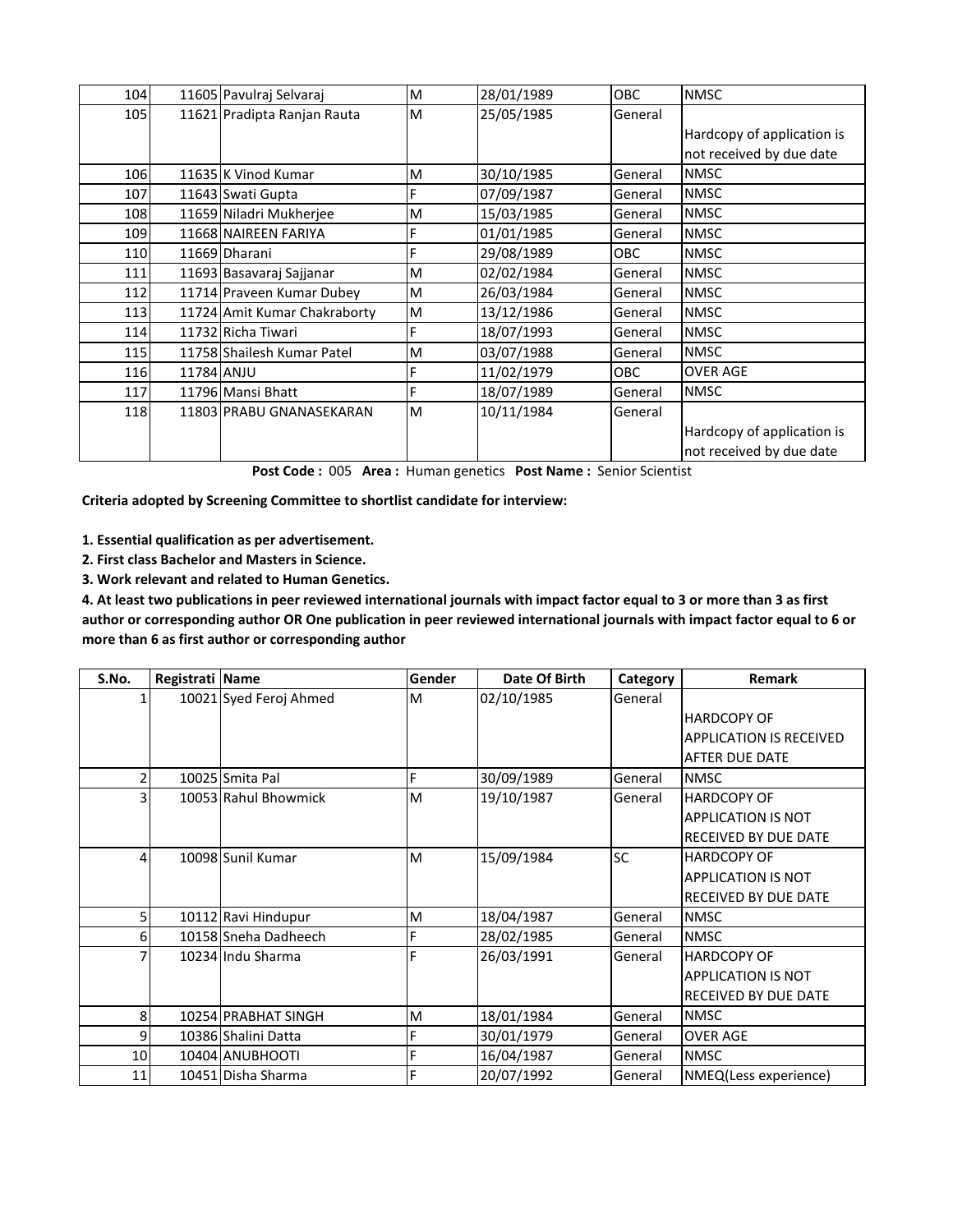| 12 | 10462 Deepika Mathur               | F | 31/10/1988 | General |                                |
|----|------------------------------------|---|------------|---------|--------------------------------|
|    |                                    |   |            |         | <b>HARDCOPY OF</b>             |
|    |                                    |   |            |         | <b>APPLICATION IS RECEIVED</b> |
|    |                                    |   |            |         | AFTER DUE DATE                 |
| 13 | 10502 RANJEETA MOURYA              | F | 05/09/1981 | OBC     | <b>OVER AGE</b>                |
| 14 | 10510 Ankit Arora                  | M | 01/08/1986 | General | <b>NMSC</b>                    |
| 15 | 10536 Vineetha R C                 | F | 11/01/1989 | General | <b>HARDCOPY OF</b>             |
|    |                                    |   |            |         | APPLICATION IS NOT             |
|    |                                    |   |            |         | RECEIVED BY DUE DATE           |
| 16 | 10570 SASMITA BARIK                | F | 03/04/1984 | General | <b>NMSC</b>                    |
| 17 | 10608 Brijesh Kumar Mishra         | M | 18/04/1986 | General | NMEQ(Less experience)          |
| 18 | 10634 Dinesh Kumar Sahu            | M | 31/01/1981 | General | <b>HARDCOPY OF</b>             |
|    |                                    |   |            |         | APPLICATION IS NOT             |
|    |                                    |   |            |         | RECEIVED BY DUE DATE           |
| 19 | 10681 Kopal Saharia                | F | 25/05/1987 | General | <b>NMSC</b>                    |
| 20 | 10688 SOWMYA GAYATRI C             | F | 19/06/1984 | General | <b>NMSC</b>                    |
| 21 | 10696 Hari Shyam                   | M | 25/12/1986 | General | <b>NMSC</b>                    |
| 22 | 10704 Gayatri Mohanty              | F | 14/08/1985 | General | <b>NMSC</b>                    |
| 23 | 10771 SULEKHA YADAV                | F | 05/10/1987 | OBC     | <b>NMSC</b>                    |
| 24 | 10777 Vikas sharma                 | M | 27/12/1983 | General | <b>OVER AGE</b>                |
| 25 | 10803 BHAWANA GEORGE               | F | 08/06/1985 | General |                                |
|    |                                    |   |            |         | INCOMPLETE APPLICATION         |
|    |                                    |   |            |         | (NO SIGNATURE)                 |
| 26 | 10806 Anil Kumar                   | M | 27/02/1988 | General | <b>HARDCOPY OF</b>             |
|    |                                    |   |            |         | APPLICATION IS NOT             |
|    |                                    |   |            |         | RECEIVED BY DUE DATE           |
| 27 | 10811 Amit Sharma                  | M | 05/02/1984 | General | <b>NMSC</b>                    |
| 28 | 10827 Shalini Singh                | F | 25/05/1988 | General | INCOMPLETE APPLICATION         |
|    |                                    |   |            |         | (NO ORIGINAL                   |
|    |                                    |   |            |         | APPLICATION)                   |
| 29 | 10835 arem qayum                   | F | 04/02/1985 | General | NMEQ(Less experience)          |
| 30 | 10839 Nirmalya Sen                 | M | 04/12/1983 | General | <b>OVER AGE</b>                |
| 31 | 10844 SWATI PRAKASH AHIR           | F | 07/04/1986 | General | <b>NMSC</b>                    |
| 32 | 10861 ROHINI RAVINDRAN NAIR        | F | 16/06/1985 | General |                                |
|    |                                    |   |            |         | <b>INCOMPLETE APPLICATION</b>  |
|    |                                    |   |            |         | (NO ORIGINAL SIGNATURE)        |
| 33 | 10879 Nabanita Das                 | F | 26/03/1987 | General | <b>NMSC</b>                    |
| 34 | 10882 Dipti Kashyap                | F | 31/01/1985 | General | <b>NMSC</b>                    |
| 35 | 11011 SUMEET KUMAR                 | M | 01/07/1989 | General | NMEQ(Less experience)          |
| 36 | 11042 AMAR ABHISHEK                | M | 19/12/1984 | General | <b>NMSC</b>                    |
| 37 | 11055 Pradeep Kumar                | M | 06/05/1984 | OBC     | <b>NMSC</b>                    |
| 38 | 11078 Khangembam Somibabu          | M | 08/12/1984 | OBC     |                                |
|    | Meitei                             |   |            |         | <b>NMSC</b>                    |
| 39 | 11099 Sagar Pralhad Mahale         | M | 04/02/1984 | OBC     | <b>NMSC</b>                    |
| 40 | 11113 Neetu Kushwah                | F | 04/04/1988 | General | NMEQ(Less experience)          |
| 41 | 11152 SUMAN MISHRA                 | F | 28/08/1987 | General | <b>NMSC</b>                    |
| 42 | 11157 Sartaj Hussain               | M | 25/06/1986 | General | <b>NMSC</b>                    |
| 43 | 11202 Muntaj Shaik                 | F | 10/04/1988 | General | NMEQ(Less experience)          |
| 44 | 11205 TARAN KHANAM                 | F | 15/07/1984 | General | <b>NMSC</b>                    |
| 45 | 11213 MD SALMAN AKHTAR             | M | 12/02/1982 | OBC     | <b>OVER AGE</b>                |
| 46 | 11274 Akshay Narendra Parundekar M |   | 24/06/1988 | General | <b>HARDCOPY OF</b>             |
|    |                                    |   |            |         | APPLICATION IS NOT             |
|    |                                    |   |            |         | RECEIVED BY DUE DATE           |
|    |                                    |   |            |         |                                |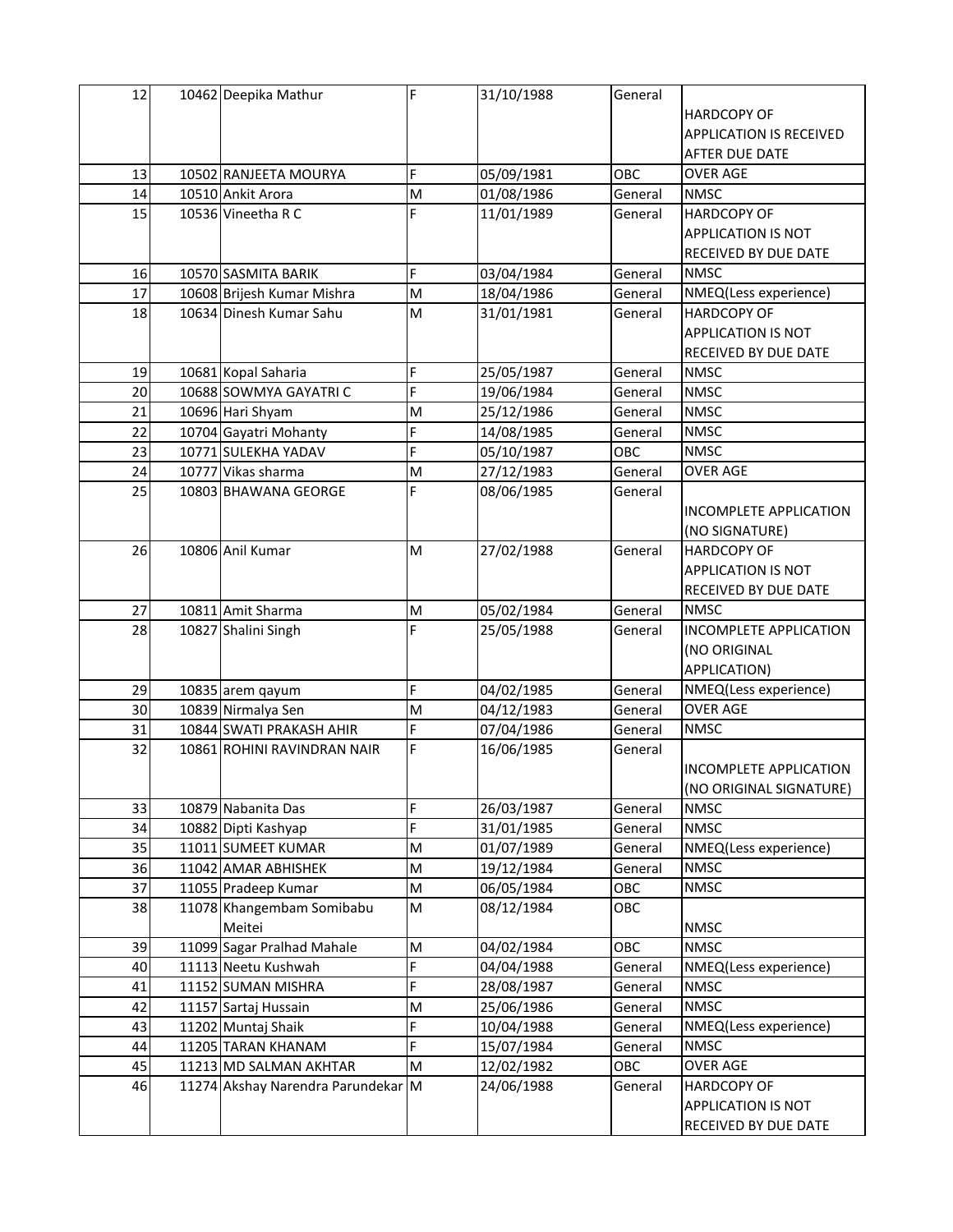| 47              |            | 11326 Nishi Gupta           |   | 10/09/1987 | General    | <b>NMSC</b>                 |
|-----------------|------------|-----------------------------|---|------------|------------|-----------------------------|
| 48              |            | 11330 Amit Kumar Sonkar     | м | 02/11/1985 | <b>SC</b>  | <b>NMSC</b>                 |
| 49              |            | 11506 Sachchida Nand Pandey | М | 03/02/1979 | General    | <b>OVER AGE</b>             |
| 50              |            | 11615 Bhaskar Reddy         | м | 15/10/1986 | General    | <b>NMSC</b>                 |
| 51              |            | 11652 HARI KESH             | М | 14/04/1978 | OBC PWD-   |                             |
|                 |            |                             |   |            | OН         | <b>NMSC</b>                 |
| 52              |            | 11709 SONAM RAJ             |   | 10/03/1987 | General    | <b>NMSC</b>                 |
| 53 <sub>l</sub> |            | 11740 Shubham Dubey         | Ė | 28/10/1985 | General    | <b>NMSC</b>                 |
| 54              |            | 11763 Akhil Varshney        | м | 06/07/1983 | General    | <b>OVER AGE</b>             |
| <b>55</b>       |            | 11778 Kriti Handa           | E | 25/11/1988 | General    | <b>HARDCOPY OF</b>          |
|                 |            |                             |   |            |            | <b>APPLICATION IS NOT</b>   |
|                 |            |                             |   |            |            | <b>RECEIVED BY DUE DATE</b> |
| 56              |            | 11787 Mansi Bhatt           | F | 18/07/1989 | General    | NMEQ(Less experience)       |
| <b>57</b>       | 11807 ANJU |                             | F | 11/02/1979 | <b>OBC</b> | <b>OVER AGE</b>             |

**Post Code :** 006 **Area :** Endocrinology **Post Name :** Senior Scientist

**Criteria adopted by Screening Committee to shortlist candidate for interview:**

**1. Candidates meeting minimum essential qualifications as per the advertisemet No. 10/2020. 2. Research experience in area of bone biology**

| S.No.            | Registrati<br>on No. | Name                        | Gender | Date Of Birth | Category   | Remark                     |
|------------------|----------------------|-----------------------------|--------|---------------|------------|----------------------------|
| 1                |                      | 10000 Raju kumar Srivastava | M      | 02/02/1967    | SC         |                            |
|                  |                      |                             |        |               |            | Hardcopy of application is |
|                  |                      |                             |        |               |            | not received by due date   |
| $\overline{2}$   |                      | 10116 Subhashis Pal         | M      | 07/03/1987    | General    | <b>NMEQ</b>                |
| 3                |                      | 10232 Shanu Jain            | F      | 07/01/1986    | General    | <b>NMSC</b>                |
| 4                |                      | 10344 ALOK RAGHAV           | M      | 31/08/1986    | General    | <b>NMSC</b>                |
| 5                |                      | 10713 Jyoti Gautam          | F      | 11/02/1986    | SC         |                            |
|                  |                      |                             |        |               |            | Hardcopy of application is |
|                  |                      |                             |        |               |            | not received by due date   |
| $6 \overline{6}$ |                      | 10801 Brijesh Kumar Mishra  | M      | 18/04/1986    | General    | <b>NMEQ</b>                |
|                  |                      | 10884 Vijay Pratap Singh    | M      | 28/07/1983    | General    | Overage                    |
| 8                |                      | 11197 Ayan Ray              | M      | 01/11/1983    | General    | Overage                    |
| 9                |                      | 11249 PAWAN KUMAR RAGHAV    | M      | 18/08/1984    | General    |                            |
|                  |                      |                             |        |               |            | <b>HARDCOPY OF</b>         |
|                  |                      |                             |        |               |            | APPLICATION IS RECEIVED    |
|                  |                      |                             |        |               |            | AFTER DUE DATE             |
| 10               |                      | 11255 Isha sharma           | F      | 09/01/1986    | General    | <b>NMSC</b>                |
| 11               |                      | 11395 SOUMIK GOSWAMI        | M      | 11/09/1986    | General    | <b>NMSC</b>                |
| 12               |                      | 11473 Vajir M Malek         | M      | 10/02/1991    | <b>OBC</b> | <b>NMEQ</b>                |
| 13               |                      | 11478 AFREEN HAIDER         | F      | 01/11/1986    | General    | <b>NMSC</b>                |
| 14               |                      | 11612 Mohd Parvez Khan      | M      | 18/04/1982    | General    | Overage                    |
| 15               |                      | 11633 VENGALA RAO YENUGANTI | M      | 01/05/1985    | General    |                            |
|                  |                      |                             |        |               |            | <b>NMSC</b>                |
| 16               |                      | 11704 Y K PRABHAKAR         | M      | 08/06/1981    | SC         | Overage                    |
| 17               |                      | 11713 Pramod Kumar R        | M      | 05/05/1983    | General    |                            |
|                  |                      |                             |        |               |            | Hardcopy of application is |
|                  |                      |                             |        |               |            | not received by due date   |

Post Code : 007 Area : Analytical Biochemistry Post Name : Principal Scientist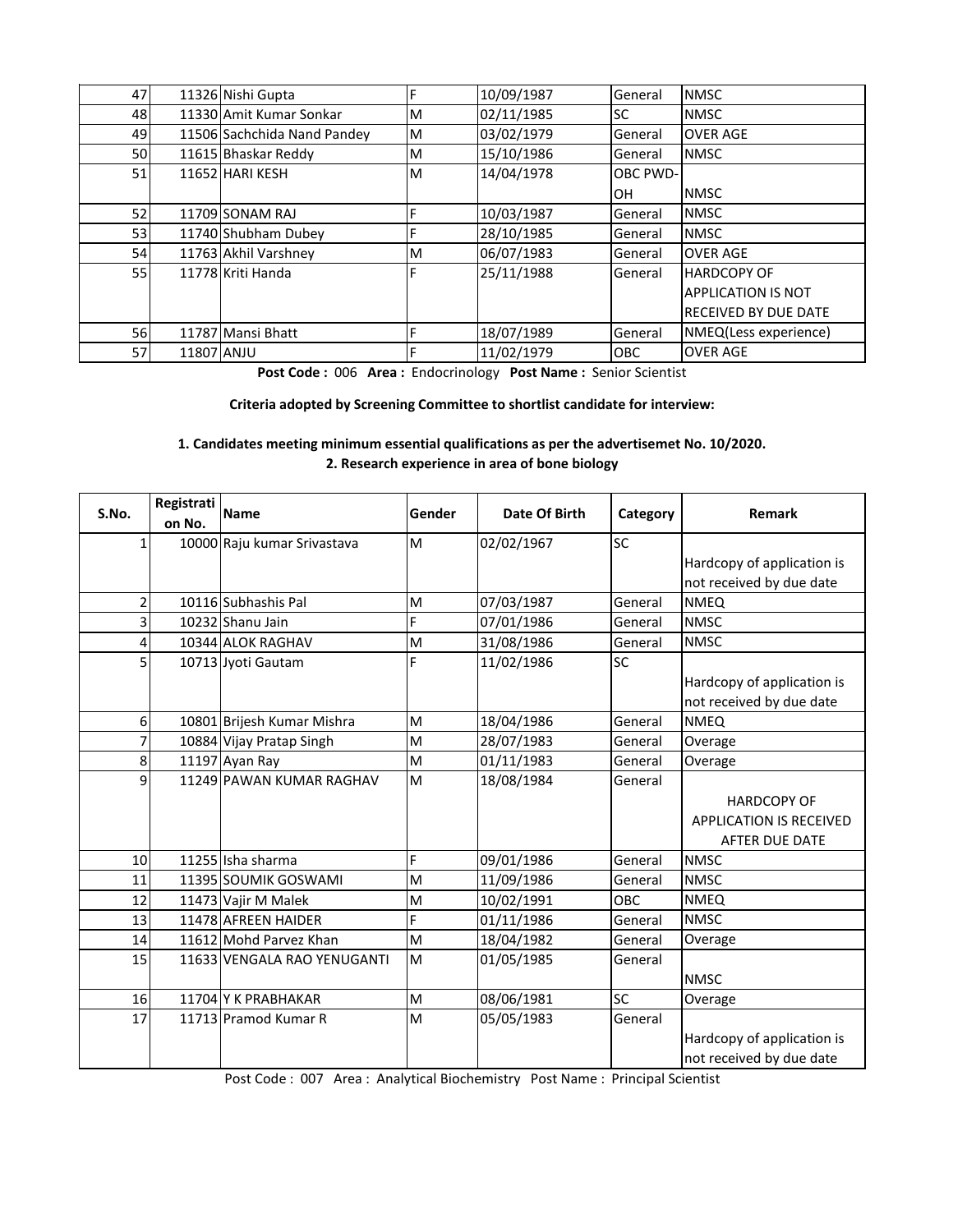Criteria adopted by Screening Committee to shortlist candidate for interview:

1. Essential qualification as per advertisement NO 10/2020

2. Relevance in the field supported by publication history, and

3. At least 8 publications in total (as 1st/corresponding/co-author), and

4. At least one 1st/corresponding author paper in IF≥10, or two 1st/corresponding author papers in IF≥8, or four

1st/corresponding author papers in IF≥7.5,

And

5. At least 3 papers (as 1st/corresponding author/co-author) in journal with IF≥4

| S.No.          | Registrati | <b>Name</b>                      | Gender    | Date Of Birth | Category | Remark                         |
|----------------|------------|----------------------------------|-----------|---------------|----------|--------------------------------|
|                | on No.     |                                  |           |               |          |                                |
| 1              |            | 10022 Syed Feroj Ahmed           | M         | 02/10/1985    | General  |                                |
|                |            |                                  |           |               |          | <b>HARDCOPY OF</b>             |
|                |            |                                  |           |               |          | <b>APPLICATION IS RECEIVED</b> |
|                |            |                                  |           |               |          | <b>AFTER DUE DATE</b>          |
| 21             |            | 10049 Gopalakrishnan Menon       | M         | 30/11/1980    | General  | <b>HARD COPY OF</b>            |
|                |            |                                  |           |               |          | APPLICATION IS NOT             |
|                |            |                                  |           |               |          | RECEIVED BY DUE DATE           |
| 3              |            | 10080 Rashmi Kumariya            | F         | 04/07/1987    | General  | <b>NMSC</b>                    |
| 4              |            | 10124 Sourav Kundu               | M         | 25/01/1981    | General  | <b>NMSC</b>                    |
| $\mathsf{s}$   |            | 10160 PAYEL BHATTACHARJEE        | F         | 21/08/1984    | General  | <b>NMSC</b>                    |
| $6 \mid$       |            | 10177 SANJAY KUMAR SINGH PATEL M |           | 10/07/1980    | General  |                                |
|                |            |                                  |           |               |          | <b>NMSC</b>                    |
| $\overline{7}$ |            | 10180 Vineeta Singh              | F         | 19/12/1976    | General  | <b>NMSC</b>                    |
| 8              |            | 10186 Piyoosh Kumar Babele       | M         | 06/10/1985    | General  | <b>NMSC</b>                    |
| 9              |            | 10262 Ravindra Pal Singh         | M         | 04/05/1983    | General  | <b>NMSC</b>                    |
| 10             |            | 10265 Pawan Kumar Maurya         | M         | 12/08/1981    | OBC      | <b>HARD COPY OF</b>            |
|                |            |                                  |           |               |          | <b>APPLICATION IS NOT</b>      |
|                |            |                                  |           |               |          | RECEIVED BY DUE DATE           |
| 11             |            | 10298 MAHIN BASHA SYED           | M         | 16/05/1984    | General  | <b>NMSC</b>                    |
| 12             |            | 10308 ASHISH Saroha              | M         | 15/03/1979    | General  | <b>NMSC</b>                    |
| 13             |            | 10310 Chandresh Sharma           | M         | 30/01/1980    | General  | <b>NMSC</b>                    |
| 14             |            | 10312 Gautam Srivastava          | M         | 13/08/1979    | General  | HARD COPY OF                   |
|                |            |                                  |           |               |          | APPLICATION IS NOT             |
|                |            |                                  |           |               |          | RECEIVED BY DUE DATE           |
| 15             |            | 10336 Shashi Kant Bhatia         | M         | 28/06/1985    | SC       | <b>NMSC</b>                    |
| 16             |            | 10351 Gauri Misra                | F         | 22/04/1981    | General  | <b>NMSC</b>                    |
| 17             |            | 10358 Venkata Vishnu Vardhan     | M         | 28/10/1982    | General  |                                |
|                |            | Reddy Marada                     |           |               |          | <b>NMSC</b>                    |
| 18             |            | 10365 Sumit K Chaturvedi         | M         | 03/12/1987    | General  | Incomplete application: no     |
|                |            |                                  |           |               |          | original signature             |
| 19             |            | 10417 Manoj Kumawat              | M         | 18/08/1989    | OBC      | <b>NMSC</b>                    |
| 20             |            | 10420 Manvendra Pratap Singh     | M         | 15/01/1981    | General  | <b>NMEQ</b>                    |
| 21             |            | 10423 JITENDRA KUMAR SINHA       | M         | 14/11/1980    | General  | <b>NMSC</b>                    |
| 22             |            | 10425 SATISH KUMAR PANDEY        | M         | 12/03/1981    | General  | <b>NMSC</b>                    |
| 23             |            | 10433 Vishal Ranjan              | M         | 11/06/1980    | General  | <b>NMSC</b>                    |
| 24             |            | 10447 SAURADIPTA Banerjee        | M         | 12/12/1985    | General  | <b>NMSC</b>                    |
| 25             |            | 10453 Saravanan Ramachandran     | ${\sf M}$ | 05/06/1977    | OBC      | <b>NMSC</b>                    |
| 26             |            | 10460 ASHISH SINGH CHAUHAN       | M         | 17/12/1984    | General  | <b>NMSC</b>                    |
| 27             |            | 10475 SHAMKANT BHASKAR           | M         | 21/04/1983    | General  |                                |
|                |            | <b>BADGUJAR</b>                  |           |               |          | <b>NMSC</b>                    |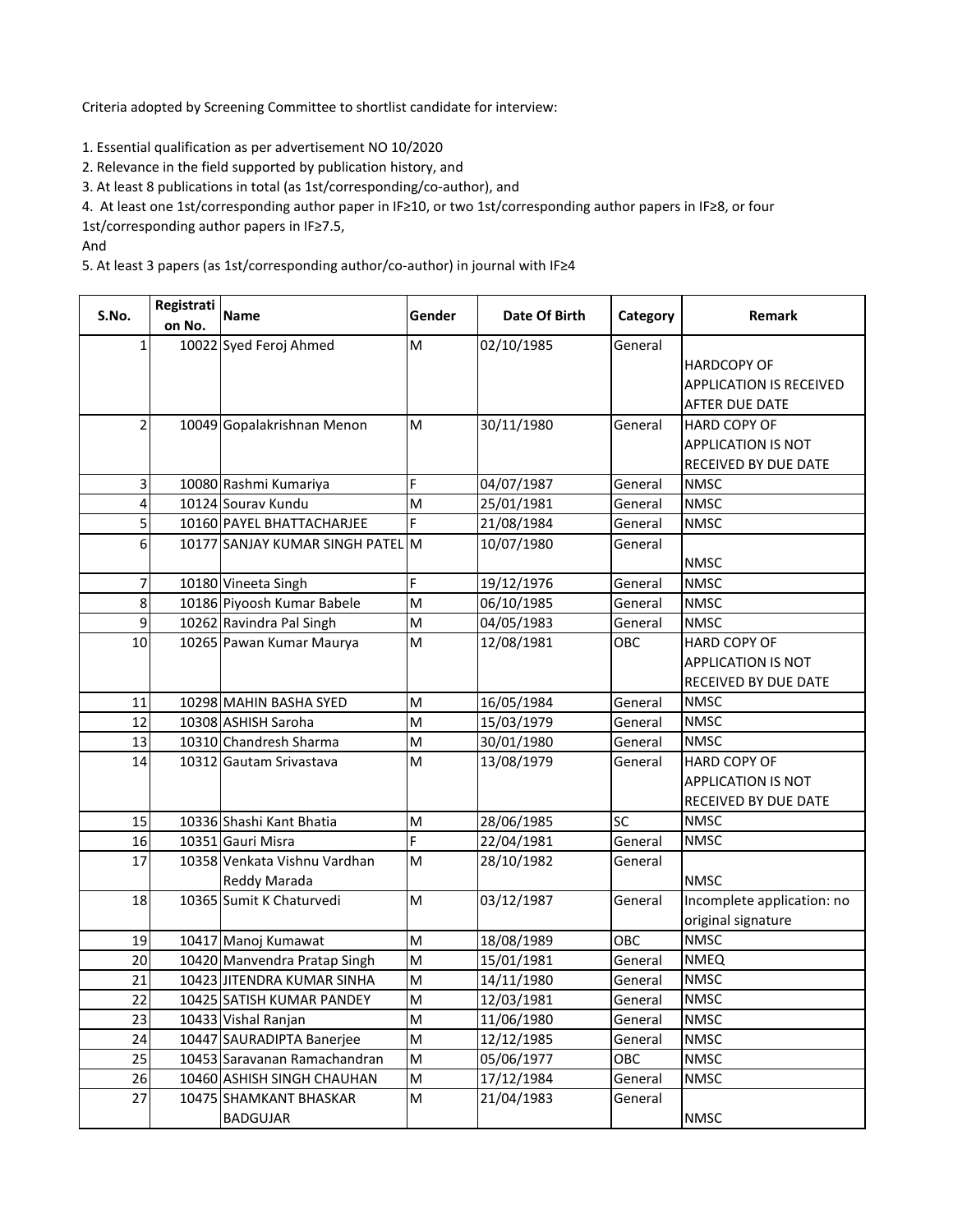| 28 | 10512 Anjum Mahmood             | M | 01/07/1978 | General   | <b>NMSC</b>                    |
|----|---------------------------------|---|------------|-----------|--------------------------------|
| 29 | 10578 Suman Dasgupta            | M | 17/03/1980 | General   | <b>NMSC</b>                    |
| 30 | 10616 Arun Kumar Rawat          | M | 07/07/1981 | <b>SC</b> | <b>NMSC</b>                    |
| 31 | 10631 Victor Antony Santiago    | M | 26/07/1981 | General   |                                |
|    | Jesudoss                        |   |            |           | <b>NMSC</b>                    |
| 32 | 10638 Sathya Prasad             | F | 02/02/1979 | General   | <b>NMSC</b>                    |
| 33 | 10640 SHWETA GUPTA              | F | 23/11/1982 | General   | <b>NMSC</b>                    |
| 34 | 10641 Inderjeet Kaur            | F | 31/08/1981 | General   | <b>NMSC</b>                    |
| 35 | 10643 MINTU CHANDRA             | M | 03/01/1982 | OBC       | <b>HARD COPY OF</b>            |
|    |                                 |   |            |           | <b>APPLICATION IS NOT</b>      |
|    |                                 |   |            |           | RECEIVED BY DUE DATE           |
| 36 | 10673 Sathyan Kizhakke Mattada  | M | 31/05/1977 | General   |                                |
|    |                                 |   |            |           | <b>HARDCOPY OF</b>             |
|    |                                 |   |            |           | <b>APPLICATION IS RECEIVED</b> |
|    |                                 |   |            |           | AFTER DUE DATE                 |
| 37 | 10677 Lakshmikanth Mariyanna    | M | 10/12/1976 | General   | <b>NMSC</b>                    |
| 38 | 10678 Rahul Kumar               | M | 02/02/1987 | General   | <b>NMSC</b>                    |
| 39 | 10686 ALOK RAGHAV               | M | 31/08/1986 | General   | <b>NMSC</b>                    |
| 40 | 10721 Manisha Yadav             | F | 07/02/1985 | General   | <b>NMSC</b>                    |
| 41 | 10743 Ashu Johri                | F | 01/11/1979 | General   | <b>NMSC</b>                    |
| 42 | 10800 ATISH KUMAR SAHOO         | M | 11/01/1976 | General   | <b>OVER AGE+NMSC</b>           |
| 43 | 10817 PRADEEP KUMAR MISHRA      | M | 20/12/1981 | General   | <b>NMSC</b>                    |
| 44 | 10834 Arem Qayum                | F | 04/02/1985 | General   | <b>NMEQ</b>                    |
| 45 | 10853 Abhay Narayan Singh       | M | 08/07/1982 | General   | Incomplete application: no     |
|    |                                 |   |            |           | original application           |
| 46 | 10901 Ambrish Kumar             | M | 01/03/1986 | General   | <b>NMSC</b>                    |
| 47 | 10948 Rajaneesh Anupam          | M | 14/06/1978 | General   | <b>NMSC</b>                    |
| 48 | 10999 Shobha M.S.               | F | 14/11/1978 | General   | <b>NMSC</b>                    |
| 49 | 11004 Radha Raman Pandey        | M | 01/07/1978 | General   | <b>HARD COPY OF</b>            |
|    |                                 |   |            |           | <b>APPLICATION IS NOT</b>      |
|    |                                 |   |            |           | RECEIVED BY DUE DATE           |
| 50 | 11020 Debasis Banik             | M | 18/11/1990 | General   |                                |
|    |                                 |   |            |           | <b>HARDCOPY OF</b>             |
|    |                                 |   |            |           | <b>APPLICATION IS RECEIVED</b> |
|    |                                 |   |            |           | <b>AFTER DUE DATE</b>          |
| 51 | 11041 Shilpee Srivastava        | F | 25/08/1981 | General   | <b>NMSC</b>                    |
| 52 | 11053 Narayanan J               | M | 15/03/1979 | General   | <b>NMSC</b>                    |
| 53 | 11071 SWAPNIL SURESH PHUGARE    | M | 06/03/1985 | General   | HARD COPY OF                   |
|    |                                 |   |            |           | <b>APPLICATION IS NOT</b>      |
|    |                                 |   |            |           | RECEIVED BY DUE DATE           |
| 54 | 11090 Anurag Prakash Srivastava | M | 18/07/1978 | General   | HARD COPY OF                   |
|    |                                 |   |            |           | APPLICATION IS NOT             |
|    |                                 |   |            |           | RECEIVED BY DUE DATE           |
| 55 | 11126 Kajal Kanchan             | F | 22/04/1979 | General   | <b>NMSC</b>                    |
| 56 | 11156 Indu S                    | F | 27/04/1981 | General   | <b>NMSC</b>                    |
| 57 | 11166 Mahesha HG                | M | 14/03/1976 | General   | <b>NMSC</b>                    |
| 58 | 11169 Jaspreet Kaur             | F | 22/10/1981 | General   | <b>NMSC</b>                    |
| 59 | 11248 RISHI KISHORE             | M | 10/01/1982 | OBC       |                                |
|    | VISHWAKARMA                     |   |            |           | <b>NMSC</b>                    |
| 60 | 11252 Ravindra P V              | M | 16/06/1978 | General   | <b>NMSC</b>                    |
| 61 | 11273 LOKESH THIPPANNAGARI      | M | 08/03/1988 | OBC       | <b>NMEQ</b>                    |
| 62 | 11281 Vaibhav Kumar Shukla      | M | 03/05/1984 | General   | <b>NMSC</b>                    |
| 63 | 11283 Rizwan Ahmed              | M | 31/03/1983 | OBC       | <b>NMSC</b>                    |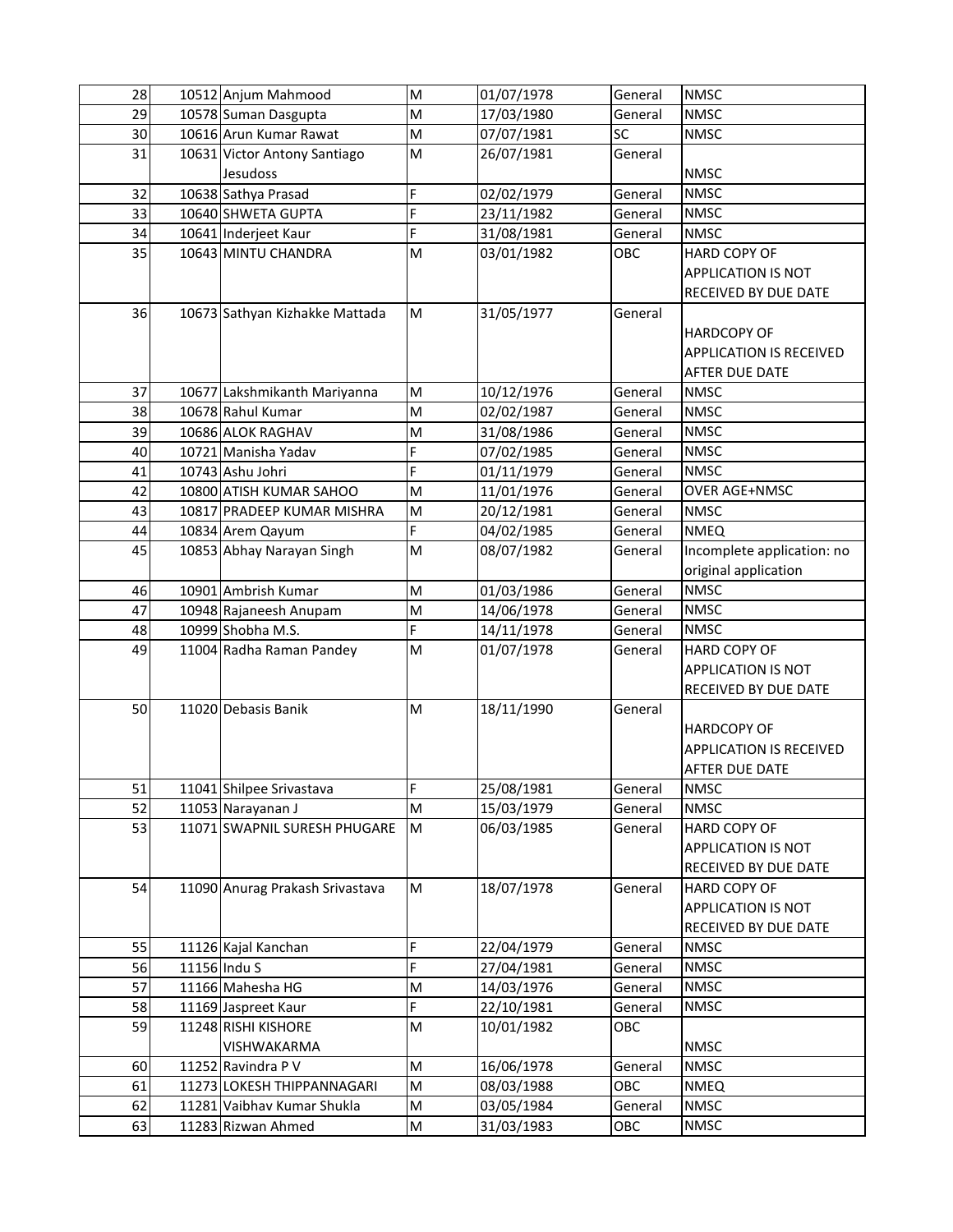| 64 |            | 11304 AJAY KUMAR              | M | 22/11/1976 | General   | <b>NMEQ</b>                    |
|----|------------|-------------------------------|---|------------|-----------|--------------------------------|
| 65 |            | 11334 RUCHIR RASTOGI          | M | 10/09/1978 | General   | <b>NMSC</b>                    |
| 66 |            | 11347 Nishi Gupta             | F | 10/09/1987 | General   | <b>NMSC</b>                    |
| 67 |            | 11357 Sudhir P Singh          | M | 15/12/1977 | General   | <b>NMSC</b>                    |
| 68 |            | 11396 NIDHI - SRIVASTAVA      | F | 14/03/1978 | General   | <b>HARD COPY OF</b>            |
|    |            |                               |   |            |           | APPLICATION IS NOT             |
|    |            |                               |   |            |           | RECEIVED BY DUE DATE           |
| 69 |            | 11401 Amit Kumar              | M | 14/04/1978 | General   | HARD COPY OF                   |
|    |            |                               |   |            |           | <b>APPLICATION IS NOT</b>      |
|    |            |                               |   |            |           | RECEIVED BY DUE DATE           |
| 70 |            | 11408 Tonmoy Ghosh            | M | 14/01/1988 | General   | <b>NMSC</b>                    |
| 71 |            | 11429 Varsha Ajaykumar Kale   | F | 02/05/1983 | General   | <b>HARD COPY OF</b>            |
|    |            |                               |   |            |           | <b>APPLICATION IS NOT</b>      |
|    |            |                               |   |            |           | RECEIVED BY DUE DATE           |
| 72 |            | 11452 SINJITHA S NAMBIAR      | F | 25/12/1983 | General   | <b>NMSC</b>                    |
| 73 |            | 11458 Tanumoy Mondol          | M | 07/01/1987 | General   | <b>HARD COPY OF</b>            |
|    |            |                               |   |            |           | <b>APPLICATION IS NOT</b>      |
|    |            |                               |   |            |           | RECEIVED BY DUE DATE           |
| 74 |            | 11462 Amita Mishra            | F | 20/09/1977 | General   | <b>NMSC</b>                    |
| 75 |            | 11465 Rajivgandhi Govindan    | M | 30/05/1984 | OBC       |                                |
|    |            |                               |   |            |           | <b>HARDCOPY OF</b>             |
|    |            |                               |   |            |           | <b>APPLICATION IS RECEIVED</b> |
|    |            |                               |   |            |           | <b>AFTER DUE DATE</b>          |
| 76 |            | 11476 TARAN KHANAM            | F | 15/07/1984 | General   | HARD COPY OF                   |
|    |            |                               |   |            |           | APPLICATION IS NOT             |
|    |            |                               |   |            |           | RECEIVED BY DUE DATE           |
| 77 |            | 11595 Tanumoy Mondol          | M | 07/01/1987 | General   | <b>NMSC</b>                    |
| 78 |            | 11600 Y K PRABHAKAR           | M | 08/06/1981 | <b>SC</b> | <b>NMSC</b>                    |
| 79 |            | 11627 Chandrasekar Chinnarasu | M | 15/06/1982 | OBC       | <b>HARD COPY OF</b>            |
|    |            |                               |   |            |           | APPLICATION IS NOT             |
|    |            |                               |   |            |           | RECEIVED BY DUE DATE           |
| 80 |            | 11649 SHIVRAJ HARIRAM NILE    | M | 22/02/1981 | <b>ST</b> | HARD COPY OF                   |
|    |            |                               |   |            |           | <b>APPLICATION IS NOT</b>      |
|    |            |                               |   |            |           | RECEIVED BY DUE DATE           |
| 81 |            | 11674 ANU ARAVIND THOPPIL     | F | 15/02/1983 | General   | <b>NMSC</b>                    |
| 82 |            | 11692 Akhil Varshney          | M | 06/07/1983 | General   | <b>NMSC</b>                    |
| 83 |            | 11698 Meenakshi Tanwar        | F | 16/06/1985 | General   | <b>NMSC</b>                    |
| 84 |            | 11700 Bhaswati Chatterjee     | F | 25/06/1975 | General   | <b>OVER AGE</b>                |
| 85 |            | 11702 VIVEKA NAND MALVIYA     | M | 15/12/1982 | General   | HARD COPY OF                   |
|    |            |                               |   |            |           | APPLICATION IS NOT             |
|    |            |                               |   |            |           | RECEIVED BY DUE DATE           |
| 86 |            | 11705 DILIP KUMAR             | M | 02/12/1985 | General   | <b>NMEQ</b>                    |
| 87 |            | 11708 PRABU GNANASEKARAN      | M | 10/11/1984 | General   | HARD COPY OF                   |
|    |            |                               |   |            |           | <b>APPLICATION IS NOT</b>      |
|    |            |                               |   |            |           | RECEIVED BY DUE DATE           |
| 88 | 11746 ANJU |                               | F | 11/02/1979 | OBC       | <b>NMEQ</b>                    |

Post Code : 008 Area : Computational Chemistry Post Name : Senior Scientist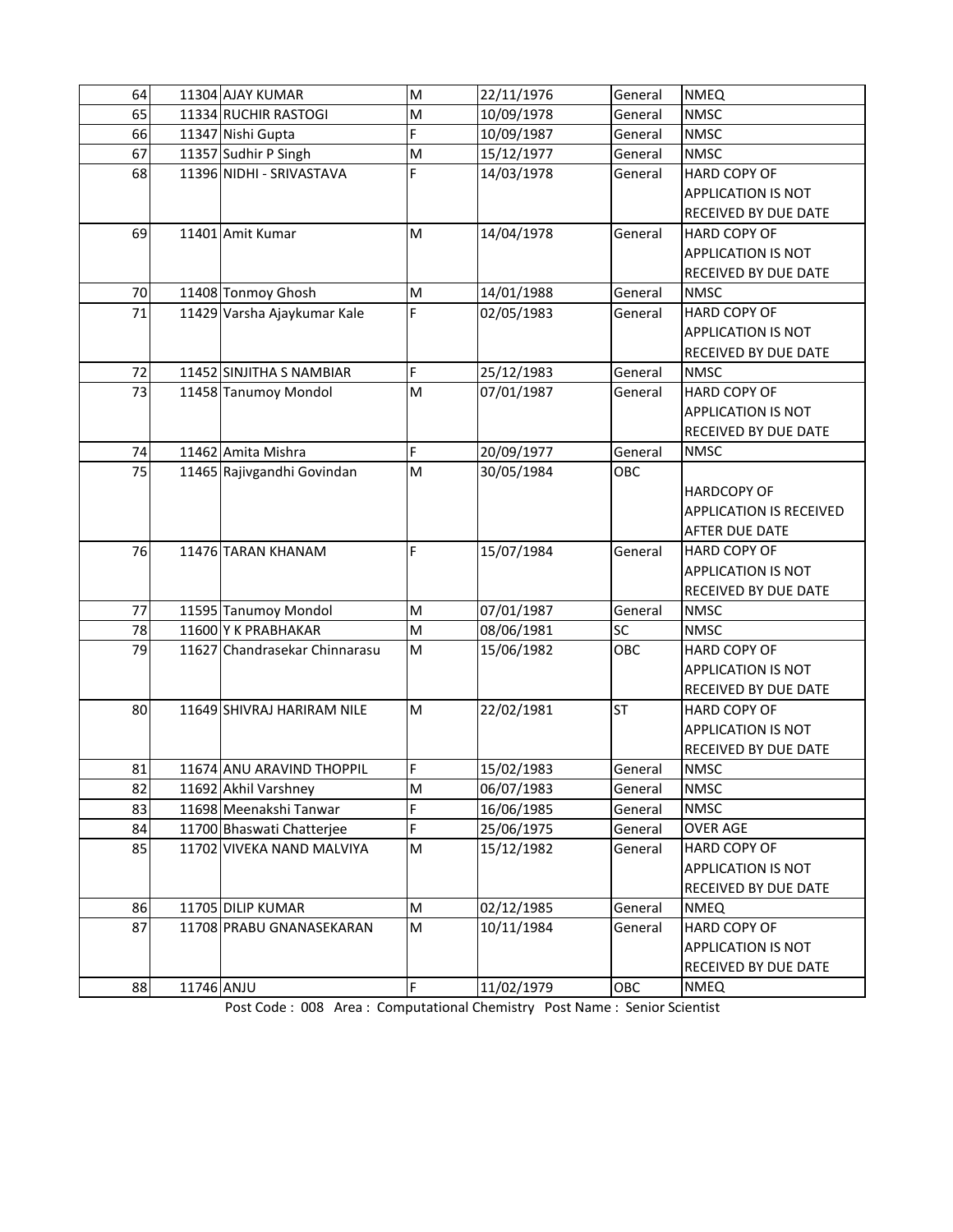Screening Criteria for Qualify Candidate

- 1. Essential qualification as per advt. No. 10/2020.
- 2. 3 first author paper with IF≥ 4 in relevant areas OR
- 3. 2 first author papers with IF≥ 5 in relevant areas

| S.No.                   | Registrati Name<br>on No. |                                          | Gender | Date Of Birth            | Category           | Remark                              |
|-------------------------|---------------------------|------------------------------------------|--------|--------------------------|--------------------|-------------------------------------|
| 1                       |                           | 10113 Balachandar S                      | M      | 11/03/1990               | OBC                | <b>HARDCOPY OF</b>                  |
|                         |                           |                                          |        |                          |                    | <b>APPLICATION IS NOT</b>           |
|                         |                           |                                          |        |                          |                    |                                     |
| $\overline{a}$          |                           |                                          | M      |                          |                    | RECEIVED BY DUE DATE<br><b>NMSC</b> |
| 3                       |                           | 10114 Ramit Singla<br>10152 VIKASH KUMAR | M      | 17/12/1987<br>13/09/1984 | General<br>General | <b>NMSC</b>                         |
| $\overline{\mathbf{r}}$ |                           | 10172 Chhedi Lal Gupta                   | M      | 01/08/1988               | General            | <b>NMSC</b>                         |
| 5                       |                           | 10206 SUDEEP ROY                         | M      | 28/02/1981               | General            | NMEQ AND OVER AGE                   |
| 6                       |                           | 10210 Neha Tripathi                      | F      | 15/03/1988               | General            | <b>NMSC</b>                         |
| $\overline{7}$          |                           | 10226 Anindyajit Banerjee                | M      | 02/04/1983               | General            | <b>OVER AGE</b>                     |
| 8                       |                           | 10230 Madhu Radheyshyam                  | F      | 26/06/1984               | General            | <b>HARDCOPY OF</b>                  |
|                         |                           | Sharma                                   |        |                          |                    | APPLICATION IS NOT                  |
|                         |                           |                                          |        |                          |                    | RECEIVED BY DUE DATE                |
| 9                       |                           | 10231 Srinivas Nakka                     | M      | 31/12/1986               | OBC                | <b>NMSC</b>                         |
| 10                      |                           | 10263 Rupesh Vitthalrao Chikhale         | M      | 25/02/1982               | OBC                |                                     |
|                         |                           |                                          |        |                          |                    | <b>OVER AGE</b>                     |
| $11\,$                  |                           | 10264 Sakshi Bhardwaj                    | F      | 18/10/1986               | General            | NMEQ (LESS EXPERIENCE)              |
| 12                      |                           | 10271 Rabindranath Lo                    | M      | 16/09/1984               | General            | <b>HARDCOPY OF</b>                  |
|                         |                           |                                          |        |                          |                    | <b>APPLICATION IS NOT</b>           |
|                         |                           |                                          |        |                          |                    | RECEIVED BY DUE DATE                |
| 13                      |                           | 10277 Ashish Kumar Agrahari              | M      | 07/07/1991               | General            | <b>HARDCOPY OF</b>                  |
|                         |                           |                                          |        |                          |                    | APPLICATION IS NOT                  |
|                         |                           |                                          |        |                          |                    | RECEIVED BY DUE DATE                |
| 14                      |                           | 10287 ANUBHOOTI                          | F      | 16/04/1987               | General            | NMEQ (NO EXPERIENCE)                |
| 15                      |                           | 10290 Chiranjeevi Pasala                 | M      | 15/05/1988               | SC                 | <b>HARDCOPY OF</b>                  |
|                         |                           |                                          |        |                          |                    | <b>APPLICATION IS NOT</b>           |
|                         |                           |                                          |        |                          |                    | RECEIVED BY DUE DATE                |
| 16                      |                           | 10292 Shagun Krishna                     | F      | 18/12/1986               | General            | <b>NMSC</b>                         |
| 17                      |                           | 10372 Sourav Kalra                       | M      | 04/08/1988               | General            | NMEQ (LESS EXPERIENCE)              |
| 18                      |                           | 10383 PRAVIN SUNDARAO AMBURE M           |        | 26/06/1987               | General            |                                     |
|                         |                           |                                          |        |                          |                    | <b>NMSC</b>                         |
| 19                      |                           | 10387 UDIT JAIPRAKASH CHAUBE             | M      | 21/02/1991               | General            | <b>HARDCOPY OF</b>                  |
|                         |                           |                                          |        |                          |                    | <b>APPLICATION IS NOT</b>           |
|                         |                           |                                          |        |                          |                    | RECEIVED BY DUE DATE                |
| 20                      |                           | 10407 Shivangi Agarwal                   | F      | 02/08/1990               | General            | NMEQ (NO EXPERIENCE)                |
| 21                      |                           | 10416 ASHWANI KUMAR                      | M      | 13/08/1984               | General            | <b>HARDCOPY OF</b>                  |
|                         |                           |                                          |        |                          |                    | APPLICATION IS NOT                  |
|                         |                           |                                          |        |                          |                    | RECEIVED BY DUE DATE                |
| 22                      |                           | 10418 Somdutt Mujwar                     | M      | 21/07/1987               | OBC                | NMEQ (LESS EXPERIENCE)              |
| 23                      |                           | 10430 PANKAJ KUMAR SINGH                 | M      | 22/05/1991               | General            | NMEQ (LESS EXPERIENCE)              |
| 24                      |                           | 10494 Acharya Acharya                    | M      | 22/12/1988               | General            | <b>NMEQ</b>                         |
| 25                      |                           | 10498 Sarvesh Kumar Pandey               | M      | 09/01/1988               | General            | <b>NMSC</b>                         |
| 26                      |                           | 10508 GOLLAPALLI PAVAN                   | M      | 04/08/1985               | General            | <b>NMSC</b>                         |
| 27                      |                           | 10533 AMRITA Dwivedi                     | F      | 17/11/1988               | General            | NMEQ (NO EXPERIENCE)                |
| 28                      |                           | 10540 Vivek Kumar                        | M      | 22/11/1984               | General            | <b>NMSC</b>                         |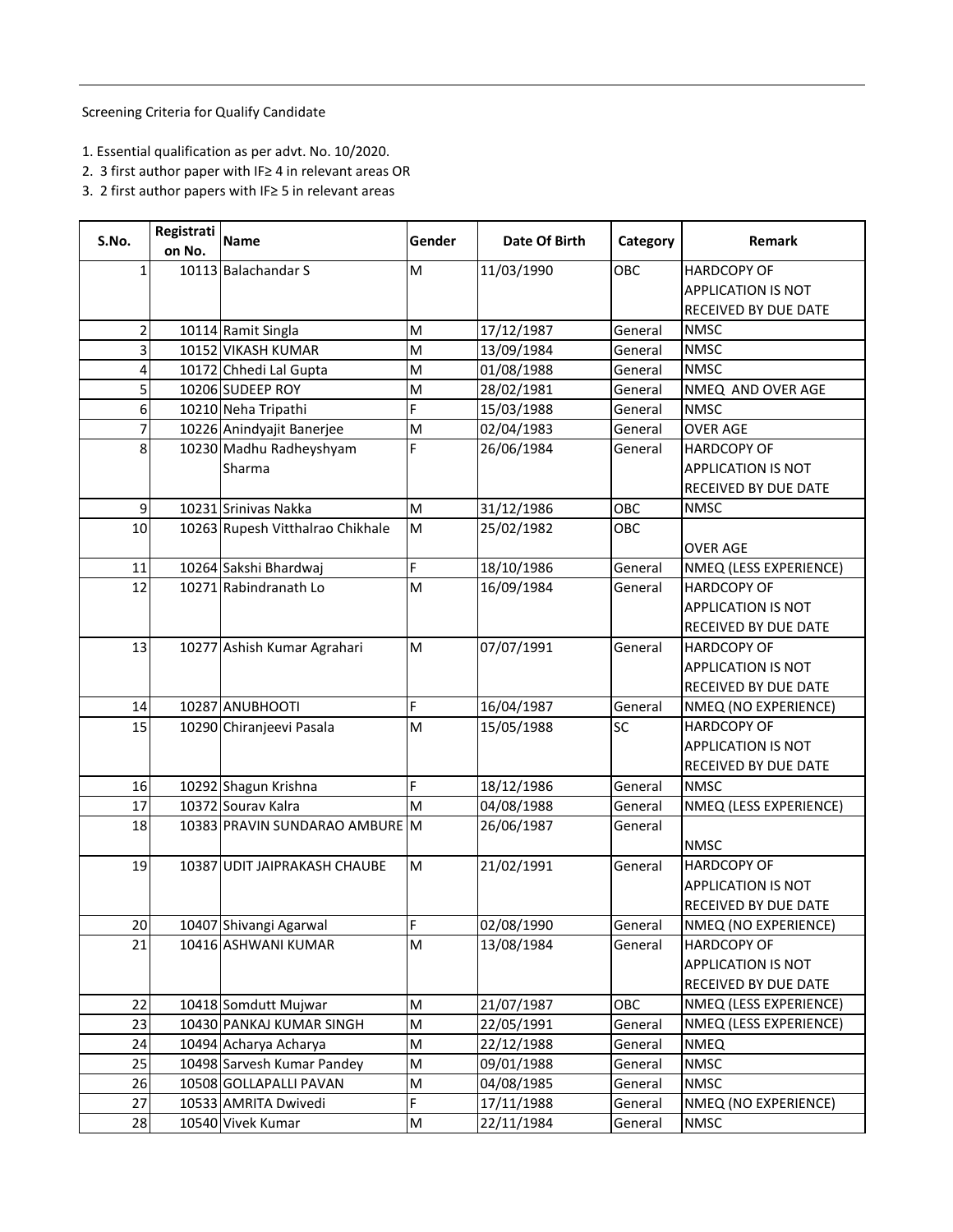| 29 | 10566 Rahul Shubhra Mandal       | M  | 23/09/1983 | General | NMEQ (OVER AGE)                |
|----|----------------------------------|----|------------|---------|--------------------------------|
| 30 | 10594 Mohd Athar                 | M  | 13/06/1991 | General | <b>NMEQ</b>                    |
| 31 | 10652 sangeetha vijaya guruvelli | F  | 08/06/1987 | OBC     |                                |
|    |                                  |    |            |         | <b>NMEQ</b>                    |
| 32 | 10664 MANISH KUMAR TRIPATHI      | M  | 12/07/1986 | General | <b>NMSC</b>                    |
| 33 | 10691 Nikita Basant              | F  | 06/06/1983 | General | <b>OVER AGE</b>                |
| 34 | 10731 Swapnil Singh              | F  | 25/07/1986 | General | <b>NMSC</b>                    |
| 35 | 10795 SOUMYA DEB DEY             | M  | 17/04/1988 | General | <b>HARDCOPY OF</b>             |
|    |                                  |    |            |         | <b>APPLICATION IS NOT</b>      |
|    |                                  |    |            |         | RECEIVED BY DUE DATE           |
| 36 | 10815 RANJU DEVI KANDRA          | F  | 14/01/1989 | SC      | NMEQ (LESS EXPERIENCE)         |
| 37 | 10849 Anushree Tripathi          | F  | 08/06/1986 | General | NMEQ (LESS EXPERIENCE)         |
| 38 | 10876 BELLAM RAJESH              | M  | 26/10/1987 | General | <b>NMSC</b>                    |
| 39 | 10911 Susmit Balkrishna Sambhare | M  | 29/04/1986 | General |                                |
|    |                                  |    |            |         | <b>NMSC</b>                    |
| 40 | 10951 Shahzaib Ahamad            | M  | 17/05/1985 | General | NMEQ (LESS EXPERIENCE)         |
| 41 | 10823 Madhulika Gupta            | F  | 19/09/1988 | General | <b>NMSC</b>                    |
| 42 | 10952 MUKTA RANI                 | F  | 01/05/1983 | General | <b>OVER AGE</b>                |
| 43 | 10953 Sunil Kumar Gupta          | M  | 26/06/1983 | OBC     | NMEQ (OVER AGE)                |
| 44 | 10969 Kiran Bharat Lokhande      | M  | 08/06/1991 | SC      | <b>NMEQ</b>                    |
| 45 | 10974 Kanipakam Hema             | F  | 20/07/1988 | SC      | <b>NMSC</b>                    |
| 46 | 11008 PRAKASH Muthuramalingam    | M  | 03/05/1982 | OBC     |                                |
|    |                                  |    |            |         | <b>OVER AGE</b>                |
| 47 | 11009 Sonali Mishra              | F  | 13/05/1992 | General | NMEQ (LESS EXPERIENCE)         |
| 48 | 11012 Pawan Kumar Raghav         | M  | 18/08/1984 | General |                                |
|    |                                  |    |            |         | <b>HARDCOPY OF</b>             |
|    |                                  |    |            |         | <b>APPLICATION IS RECEIVED</b> |
|    |                                  |    |            |         | AFTER DUE DATE                 |
| 49 | 11049 Sukesh Kalva               | M  | 15/11/1985 | General | <b>NMSC</b>                    |
| 50 | 11059 ANMOL KUMAR                | M  | 01/01/1988 | General | <b>NMSC</b>                    |
| 51 | 11094 Sandeep Singh              | M  | 26/09/1984 | General |                                |
|    |                                  |    |            |         | Incomplete Application         |
|    |                                  |    |            |         | (Photocopy of application)     |
| 52 | 11102 Himanshu Tripathi          | M  | 21/07/1987 | General | <b>NMSC</b>                    |
| 53 | 11103 JEYAKKUMAR PONMANI         | M  | 12/06/1986 | OBC     | <b>NMSC</b>                    |
| 54 | 11218 RAJANI KANTA MAHAPATRA     | ΙM | 26/06/1983 | General |                                |
|    |                                  |    |            |         | <b>NMSC</b>                    |
| 55 | 11269 Neshatul Haque             | M  | 03/01/1987 | General | <b>NMSC</b>                    |
| 56 | 11291 VISHWAMBHAR VISHNU         | M  | 25/01/1986 | SC      |                                |
|    | <b>BHANDARE</b>                  |    |            |         | <b>NMSC</b>                    |
| 57 | 11293 Prabodh ranjan             | M  | 05/03/1990 | OBC     | NMEQ (LESS EXPERIENCE)         |
| 58 | 11296 Subhomoi Borkotoky         | M  | 30/09/1985 | General | <b>NMSC</b>                    |
| 59 | 11305 Budheswar Dehury           | M  | 02/06/1985 | General | <b>NMSC</b>                    |
| 60 | 11329 MUTHU SANKAR AATHI         | M  | 09/05/1986 | SC      | <b>NMSC</b>                    |
| 61 | 11342 Akhil Kumar                | M  | 26/04/1987 | General | <b>HARDCOPY OF</b>             |
|    |                                  |    |            |         | APPLICATION IS NOT             |
|    |                                  |    |            |         | RECEIVED BY DUE DATE           |
| 62 | 11346 Vikas Bajpai               | M  | 23/02/1985 | General | <b>NMSC</b>                    |
| 63 | 11359 Mahesha Nand               | M  | 14/11/1987 | General | <b>NMSC</b>                    |
| 64 | 11415 SENTHIL KUMAR              | M  | 27/05/1980 | SC      | NMEQ (OVER AGE)                |
| 65 | 11435 P MUTHUKRISHNAN            | M  | 25/06/1984 | OBC     | <b>NMSC</b>                    |
| 66 | 11439 Chandan Kumar              | M  | 03/09/1986 | OBC     | <b>NMSC</b>                    |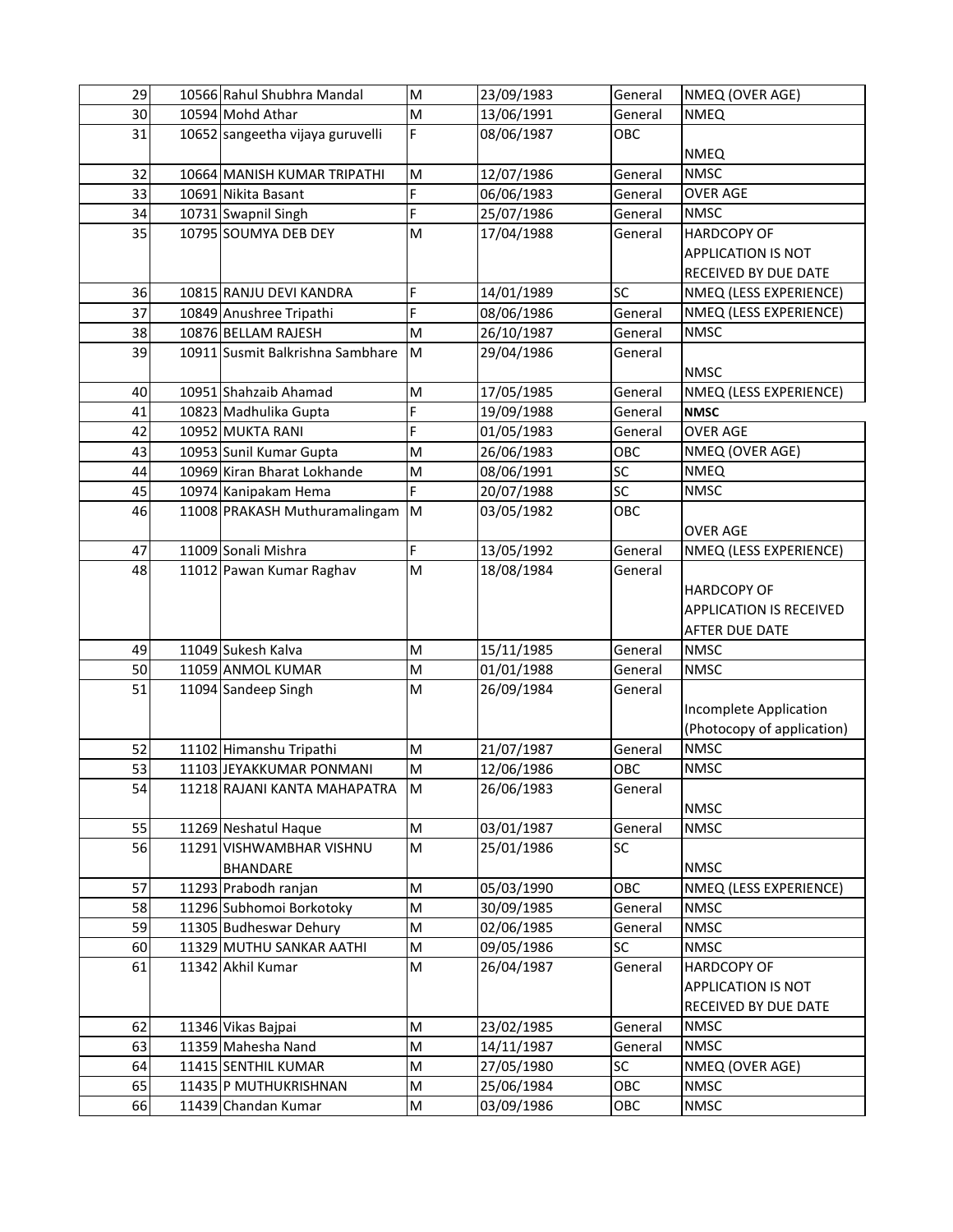| 67 | 11445 E Srinivasan            | M | 16/01/1993 | <b>OBC</b>    |                                |
|----|-------------------------------|---|------------|---------------|--------------------------------|
|    |                               |   |            |               | <b>HARDCOPY OF</b>             |
|    |                               |   |            |               | <b>APPLICATION IS RECEIVED</b> |
|    |                               |   |            |               | <b>AFTER DUE DATE</b>          |
| 68 | 11463 Dayanidhi Mohanta       | M | 04/01/1987 | General       |                                |
|    |                               |   |            | <b>PWD-OH</b> | NMEQ (LESS EXPERIENCE)         |
| 69 | 11484 SHARAT CHANDRA          | м | 21/06/1987 | <b>SC</b>     | <b>NMSC</b>                    |
| 70 | 11568 Shubhandra Tripathi     | M | 14/07/1991 | General       | <b>NMSC</b>                    |
| 71 | 11585 NIDHI                   | F | 31/01/1987 | General       | <b>NMSC</b>                    |
| 72 | 11597 Charu Mahawar           | Ė | 05/11/1983 | General       | NMEQ (OVER AGE)                |
| 73 | 11606 Shishir Kumar Gupta     | M | 04/03/1987 | General       | <b>NMSC</b>                    |
| 74 | 11647 SHAILENDRA ASTHANA      | M | 01/07/1980 | General       | NMEQ (OVER AGE)                |
| 75 | 11719 Vishal Nemaysh          | M | 01/04/1984 | <b>SC</b>     | <b>NMSC</b>                    |
| 76 | 11735 Jasdeep Singh           | M | 11/01/1988 | General       | <b>HARDCOPY OF</b>             |
|    |                               |   |            |               | <b>APPLICATION IS NOT</b>      |
|    |                               |   |            |               | <b>IRECEIVED BY DUE DATE</b>   |
| 77 | 11737 Krishnamoorthy Arumugam | M | 11/07/1986 | General       |                                |
|    |                               |   |            |               | <b>NMSC</b>                    |
| 78 | 11747 SHALINI BAJAJ           | F | 27/07/1987 | General       | <b>NMSC</b>                    |
| 79 | 11761 SUMANA Y KOTIAN         | Ė | 15/01/1990 | General       | <b>NMSC</b>                    |

Post Code : 011 Area : Pharmaceutical & Biomedical analysis Post Name : Senior Scientist

Screening Criteria for Qualify Candidate

1. Essential qualification as per advt. No. 10/2020.

2. Two-year post Ph.D. research experience (before 15/01/2021) in Pharmaceutical & Biomedical Analysis

3. At least two research article as first author with IF ≥ 3.0 (5 years average IF) in Pharmaceutical & Biomedical Analysis of API/ Formulations/ delivery system thereof.

| S.No.          | Registrati | <b>Name</b>                 | Gender | Date Of Birth |            | Remark                      |
|----------------|------------|-----------------------------|--------|---------------|------------|-----------------------------|
|                | on No.     |                             |        |               | Category   |                             |
|                |            | 10016 Mithu Baidya          | М      | 09/04/1986    | General    | <b>NMSC</b>                 |
|                |            | 10072 Nilanjan Dey          | M      | 31/12/1987    | General    | <b>NMSC</b>                 |
| 3              |            | 10108 Ravi Hindupur         | M      | 18/04/1987    | General    | <b>NMSC</b>                 |
|                |            | 10110 Prabhakar S Achanta   | M      | 31/08/1988    | General    | <b>NMSC</b>                 |
|                |            | 10123 kamal Kumar Sharma    | M      | 10/08/1990    | General    | <b>HARD COPY OF</b>         |
|                |            |                             |        |               |            | <b>APPLICATION IS NOT</b>   |
|                |            |                             |        |               |            | <b>RECEIVED BY DUE DATE</b> |
| 6              |            | 10266 Pawan Kumar Maurya    | M      | 12/08/1981    | OBC        | <b>HARD COPY OF</b>         |
|                |            |                             |        |               |            | <b>APPLICATION IS NOT</b>   |
|                |            |                             |        |               |            | <b>RECEIVED BY DUE DATE</b> |
| 7              |            | 10294 Abdul Qadir           | M      | 14/03/1990    | General    | <b>HARD COPY OF</b>         |
|                |            |                             |        |               |            | <b>APPLICATION IS NOT</b>   |
|                |            |                             |        |               |            | <b>RECEIVED BY DUE DATE</b> |
| 8 <sup>l</sup> |            | 10303 Parneet Kaur Deol     | F      | 05/09/1988    | General    | <b>NMSC</b>                 |
| 9              |            | 10315 JAGADEESHA PRASAD M G | M      | 10/04/1988    | <b>OBC</b> |                             |
|                |            |                             |        |               |            | <b>NMSC</b>                 |
| 10             |            | 10316 Ashish Srivastava     | M      | 07/11/1984    | General    | <b>NMEQ</b>                 |
| 11             |            | 10353 MD FAHEEM HAIDER      | M      | 26/01/1986    | OBC.       | <b>NMEQ</b>                 |
| 12             |            | 10357 Vijaya Krishna Kanala | M      | 25/07/1985    | General    | <b>NMSC</b>                 |
| 13             |            | 10366 Naresh Mittapelly     | M      | 19/10/1988    | <b>OBC</b> | <b>NMEQ</b>                 |
| 14             |            | 10377 Sonam Pandey          | F      | 11/07/1985    | General    | <b>NMSC</b>                 |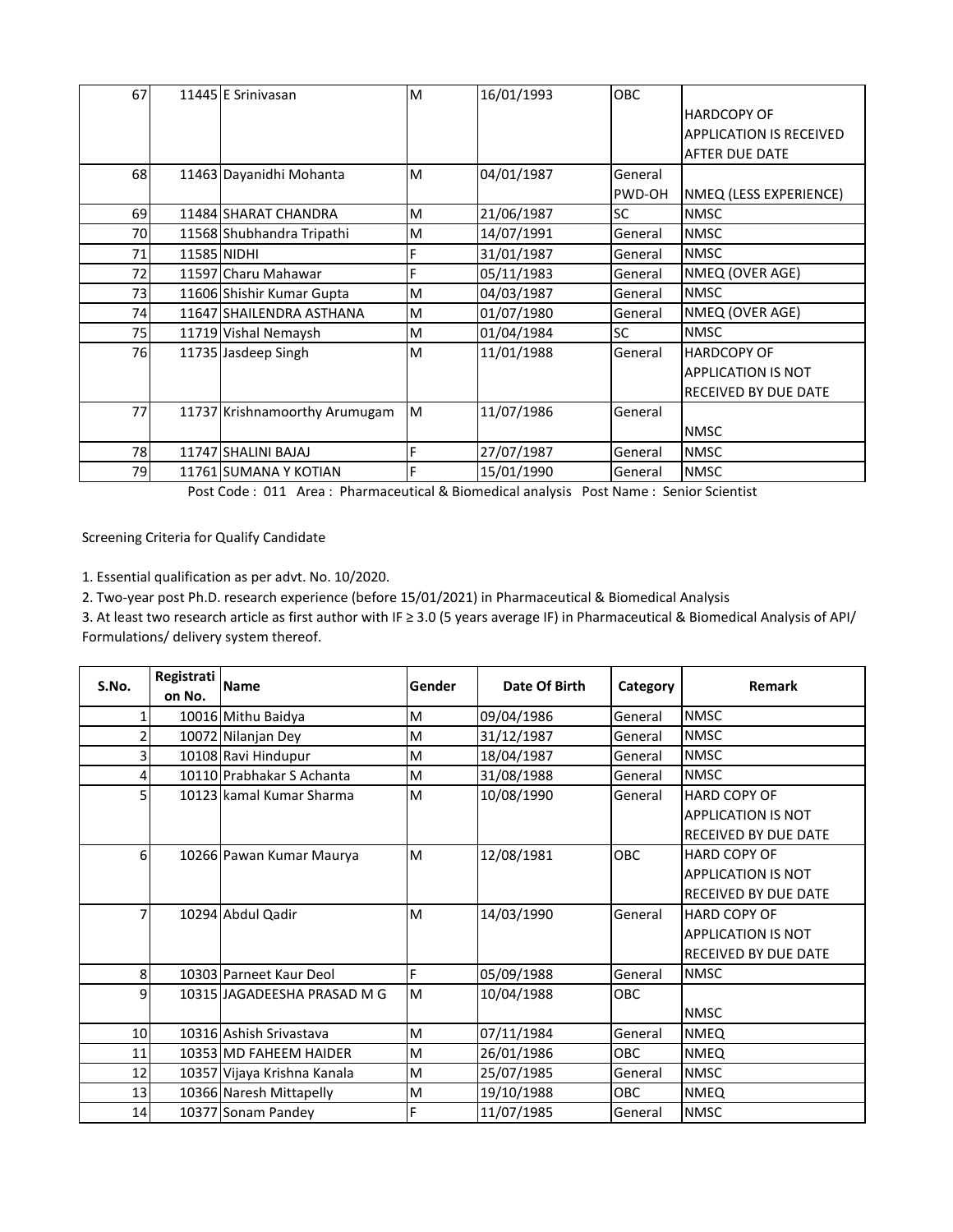| 15 | 10385 Shalki Choudhary           | F  | 14/09/1990 | General | <b>HARD COPY OF</b>       |
|----|----------------------------------|----|------------|---------|---------------------------|
|    |                                  |    |            |         | <b>APPLICATION IS NOT</b> |
|    |                                  |    |            |         | RECEIVED BY DUE DATE      |
| 16 | 10389 MIRZA AZIM BEG             | M  | 16/05/1988 | General | <b>HARD COPY OF</b>       |
|    |                                  |    |            |         | <b>APPLICATION IS NOT</b> |
|    |                                  |    |            |         | RECEIVED BY DUE DATE      |
| 17 | 10434 Sushmita Nath              | F. | 10/12/1984 | General | <b>NMEQ</b>               |
| 18 | 10439 ASHISH SINGH CHAUHAN       | M  | 17/12/1984 | General | <b>NMSC</b>               |
| 19 | 10461 Krishna Bhagawandas        | M  | 26/03/1992 | General |                           |
|    | Bhansali                         |    |            |         | <b>NMEQ</b>               |
| 20 | 10491 Subhra Mandal              | F  | 05/05/1982 | SC      | <b>OVER AGE</b>           |
| 21 | 10507 Ramit Singla               | M  | 17/12/1987 | General | <b>NMSC</b>               |
| 22 | 10579 Moovendhan Meivelu         | M  | 10/02/1985 | OBC     | <b>NMSC</b>               |
| 23 | 10659 L PALANIKUMAR              | M  | 03/03/1985 | General | <b>NMSC</b>               |
| 24 | 10720 Shoaeb Mohammad            | M  | 05/03/1987 | General |                           |
|    | Sadeque Syed                     |    |            |         | <b>NMEQ</b>               |
| 25 | 10804 Prabhat Upadhyay           | M  | 23/05/1989 | General | <b>NMSC</b>               |
| 26 | 10837 Rajeev Singh               | M  | 04/01/1989 | General | <b>NMSC</b>               |
| 27 | 10841 YESHWANT SINGH             | M  | 21/05/1986 | General | <b>NMSC</b>               |
| 28 | 10859 Suresh Kumar Kalangi       | M  | 20/07/1983 | General |                           |
|    |                                  |    |            | PWD-OH  | <b>NMSC</b>               |
| 29 | 10932 NISHANT KUMAR JAIN         | M  | 26/10/1987 | General | <b>NMSC</b>               |
| 30 | 10955 Hari Narayan Kushwaha      | M  | 01/05/1980 | General | <b>OVER AGE</b>           |
| 31 | 11028 AB LATEEF KHAN             | M  | 06/03/1983 | General | <b>OVER AGE</b>           |
| 32 | 11087 Sanjaykumar Bharatbhai     | M  | 08/08/1990 | General | HARD COPY OF              |
|    | Gajera                           |    |            |         | <b>APPLICATION IS NOT</b> |
|    |                                  |    |            |         | RECEIVED BY DUE DATE      |
| 33 | 11097 SUNNY KUMAR                | M  | 09/03/1990 | General | <b>NMEQ</b>               |
| 34 | 11127 Nandita Dasgupta           | F  | 25/04/1991 | General | <b>NMSC</b>               |
| 35 | 11187 Sarvesh C N                | M  | 01/05/1979 | General | <b>OVER AGE</b>           |
| 36 | 11191 SUMAN BRIJPAL YADAV        | F. | 18/07/1984 | General | <b>NMEQ</b>               |
| 37 | 11208 LAXMAN DATTU KHATAL        | M  | 30/10/1985 | General | <b>NMEQ</b>               |
| 38 | 11223 Sri Krishna Yasaswi        | M  | 12/04/1988 | General |                           |
|    | Maddirala                        |    |            |         | <b>NMSC</b>               |
| 39 | 11230 Shivendu Ranjan            | M  | 14/12/1990 | General | <b>NMSC</b>               |
| 40 | 11292 SONALI                     | F  | 27/06/1984 | General | <b>NMEQ</b>               |
| 41 | 11309 ajay kumar gupta           | M  | 01/02/1988 | General | <b>NMSC</b>               |
| 42 | 11324 Rajivgandhi Govindan       | M  | 30/05/1984 | OBC     |                           |
|    |                                  |    |            |         | <b>HARD COPY OF</b>       |
|    |                                  |    |            |         | APPLICATION IS RECEIVED   |
|    |                                  |    |            |         | AFTER DUE DATE            |
| 43 | 11348 Vikas Bajpai               | M  | 23/02/1985 | General | <b>NMSC</b>               |
| 44 | 11354 MANISHA NIRANJAN TRIVEDI F |    | 23/07/1982 | General |                           |
|    |                                  |    |            |         | <b>NMEQ</b>               |
| 45 | 11361 ANKITA ASATI               | F  | 29/10/1987 | General | <b>NMSC</b>               |
| 46 | 11433 Shalini Asthana            | F  | 22/04/1982 | General | <b>OVER AGE</b>           |
| 47 | 11444 Nidhi Singh                | F  | 08/01/1985 | General | <b>NMSC</b>               |
| 48 | 11470 Ranjana BHANDARI           | F  | 20/05/1988 | General | <b>NMEQ</b>               |
| 49 | 11496 Dhananjay Kumar Singh      | M  | 05/03/1984 | General | <b>NMSC</b>               |
| 50 | 11503 girish pamidimarri         | M  | 08/06/1985 | General | <b>NMEQ</b>               |
| 51 | 11513 Ganesh Vasant More         | M  | 15/04/1984 | General | <b>NMSC</b>               |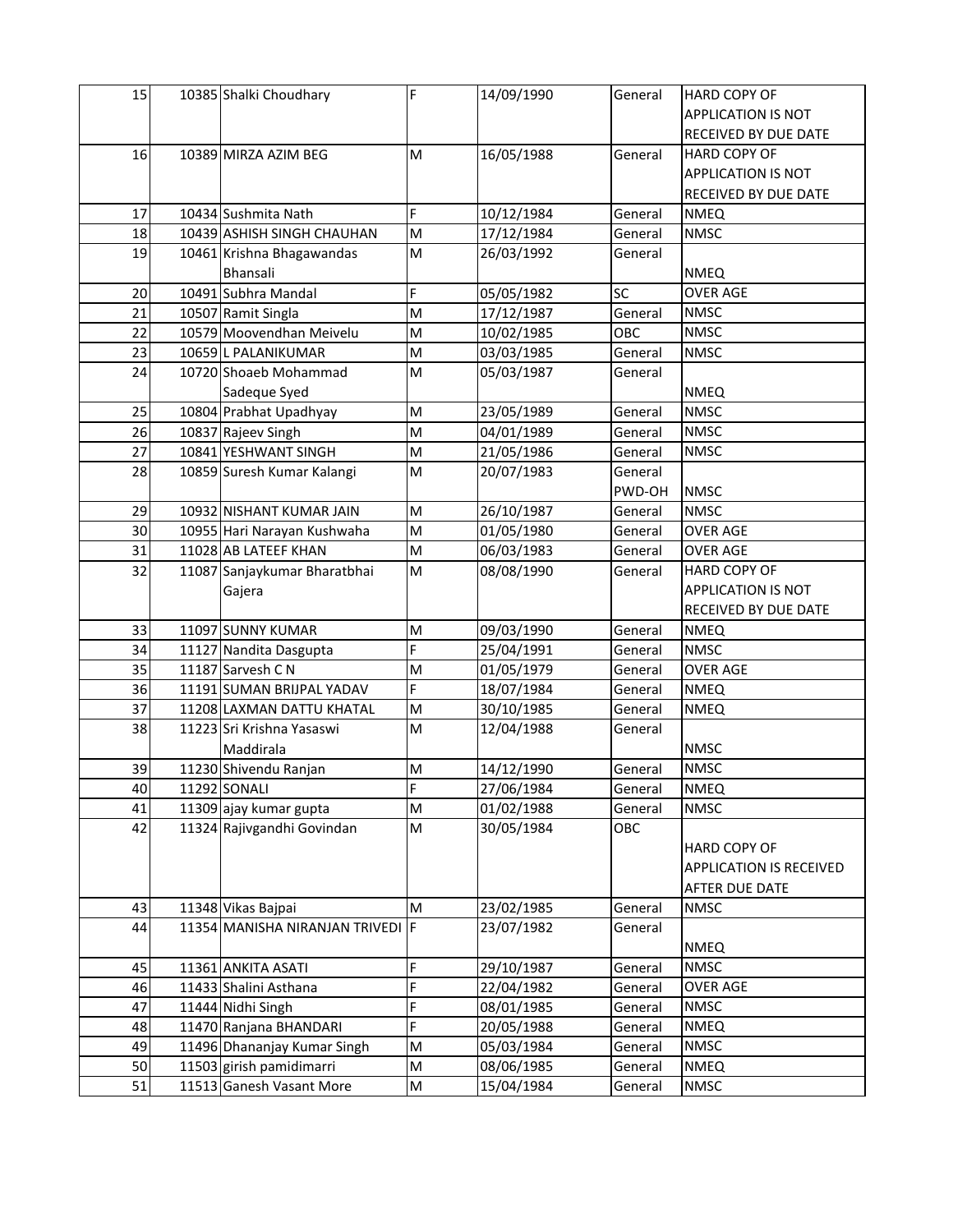| 52    |            | 11559 RAHUL LAXMAN GAJBHIYE                                                                           | M      | 21/12/1985                                                  | SC         | HARD COPY OF                   |  |  |  |
|-------|------------|-------------------------------------------------------------------------------------------------------|--------|-------------------------------------------------------------|------------|--------------------------------|--|--|--|
|       |            |                                                                                                       |        |                                                             |            | APPLICATION IS NOT             |  |  |  |
|       |            |                                                                                                       |        |                                                             |            | RECEIVED BY DUE DATE           |  |  |  |
| 53    |            | 11563 Gouru Santhosh Reddy                                                                            | M      | 19/07/1988                                                  | General    | <b>NMEQ</b>                    |  |  |  |
| 54    |            | 11579 POOJA SRIVASTAVA                                                                                | F      | 01/07/1984                                                  | General    | <b>NMSC</b>                    |  |  |  |
| 55    |            | 11588 SINJITHA S NAMBIAR                                                                              | F.     | 25/12/1983                                                  | General    | <b>OVER AGE</b>                |  |  |  |
| 56    |            | 11610 Manish Kumar Sharma                                                                             | M      | 02/07/1986                                                  | General    | <b>NMEQ</b>                    |  |  |  |
| 57    |            | 11614 Avinash Yashwant Gahane                                                                         | M      | 30/07/1985                                                  | OBC        |                                |  |  |  |
|       |            |                                                                                                       |        |                                                             |            | <b>NMEQ</b>                    |  |  |  |
| 58    |            | 11673 TRUPTIMAYEE BEHERA                                                                              | F      | 01/01/1984                                                  | General    |                                |  |  |  |
|       |            |                                                                                                       |        |                                                             |            | HARD COPY OF                   |  |  |  |
|       |            |                                                                                                       |        |                                                             |            | <b>APPLICATION IS RECEIVED</b> |  |  |  |
|       |            |                                                                                                       |        |                                                             |            | AFTER DUE DATE                 |  |  |  |
| 59    |            | 11680 RAJKISHOR GOGOI                                                                                 | M      | 10/10/1984                                                  | OBC        | <b>NMEQ</b>                    |  |  |  |
| 60    |            | 11691 SANJEEV KUMAR SAHU                                                                              | M      | 01/01/1982                                                  | OBC        | <b>OVER AGE</b>                |  |  |  |
| 61    |            | 11752 Surjeet Verma                                                                                   | M      | 05/04/1987                                                  | OBC        | <b>NMSC</b>                    |  |  |  |
| 62    |            | 11766 SENTHIL KUMAR                                                                                   | M      | 27/05/1980                                                  | SC         | <b>OVER AGE</b>                |  |  |  |
| 63    | 11772 ANJU |                                                                                                       | F      | 11/02/1979                                                  | OBC        | <b>OVER AGE</b>                |  |  |  |
| 64    |            | 11773 DRIshtiyaq Ahmad Najar                                                                          | M      | 01/02/1983                                                  | <b>OBC</b> |                                |  |  |  |
|       |            |                                                                                                       |        |                                                             |            | <b>HARD COPY OF</b>            |  |  |  |
|       |            |                                                                                                       |        |                                                             |            | <b>APPLICATION IS RECEIVED</b> |  |  |  |
|       |            |                                                                                                       |        |                                                             |            | <b>AFTER DUE DATE</b>          |  |  |  |
| 65    |            | 11775 Maninder Meenu                                                                                  | F      | 15/08/1989                                                  | <b>SC</b>  | <b>NMSC</b>                    |  |  |  |
| 66    |            | 11792 PALLERLA PAVAN KUMAR                                                                            | M      | 03/08/1987                                                  | General    | <b>NMEQ</b>                    |  |  |  |
| 67    |            | 11793 Aditya Shiven                                                                                   | M      | 06/04/1990                                                  | General    | <b>NMEQ</b>                    |  |  |  |
| 68    |            | 11795 ASHISH KUMAR JENA                                                                               | M      | 01/07/1984                                                  | General    | <b>NMSC</b>                    |  |  |  |
|       |            |                                                                                                       |        |                                                             |            |                                |  |  |  |
|       |            |                                                                                                       |        | Post Code: 012 Area: Statistics Post Name: Senior Scientist |            |                                |  |  |  |
|       |            | Criteria adopted by Screening Committee to shortlist candidate for interview:                         |        |                                                             |            |                                |  |  |  |
|       |            |                                                                                                       |        |                                                             |            |                                |  |  |  |
|       |            | 1. Applicants fulfilling essential educational qualification and experience as per the advertisement. |        |                                                             |            |                                |  |  |  |
|       | Registrati |                                                                                                       |        |                                                             |            |                                |  |  |  |
| S.No. | on No.     | <b>Name</b>                                                                                           | Gender | Date Of Birth                                               | Category   | Remark                         |  |  |  |
| 1     |            | 10532 ABHISHEK SINGH                                                                                  | M      | 04/05/1985                                                  | General    | Not meeting Screening          |  |  |  |

| J.NO. | on No. | i Name                      | aenaer | Date Of Birth | category   | <b>Remark</b>                                                                          |
|-------|--------|-----------------------------|--------|---------------|------------|----------------------------------------------------------------------------------------|
|       |        | 10532 ABHISHEK SINGH        | M      | 04/05/1985    | General    | Not meeting Screening<br>criteria-Document in<br>support of Experience not<br>provided |
|       |        | 10600 Upasana Shukla        |        | 31/07/1989    | General    | <b>Not meeting Screening</b><br>criteria-No required<br>experience                     |
|       |        | 10612 MAHESH SHIVAJI BARALE | M      | 10/09/1992    | General    | <b>Not meeting Screening</b><br>criteria-No required<br>experience                     |
|       |        | 10994 Ritul Kamal           | м      | 23/03/1988    | General    | Not meeting Screening<br>criteria-<br>Not fulfilling essential<br>qualification        |
| 5     |        | 10998 varun kumar kashyap   | M      | 05/07/1986    | <b>OBC</b> | Incomplete application (No<br>signature)                                               |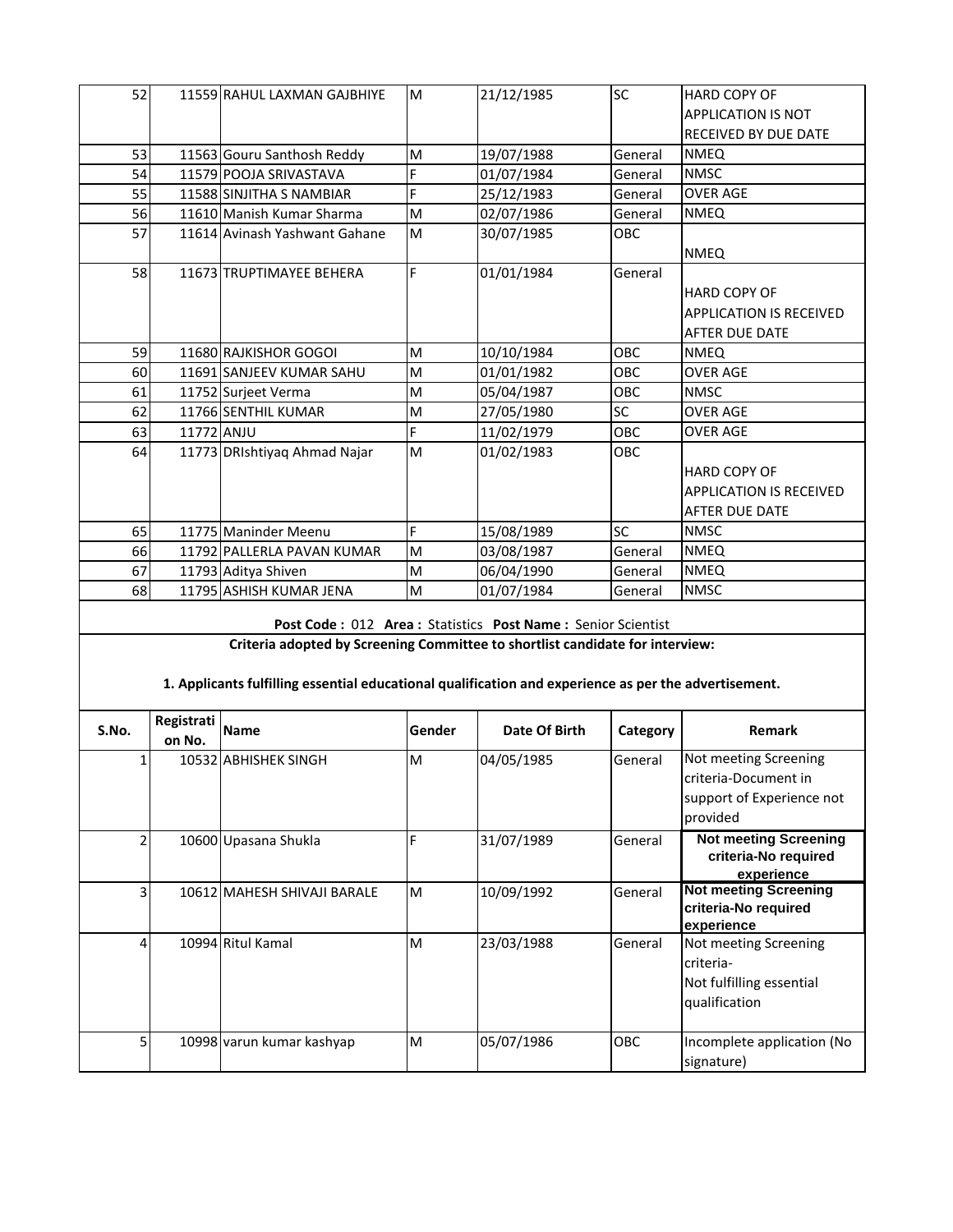| 61                 | 11671 ANJALI SINGH                                                                                                                                                                                                                                                                                                                                                                                                                                                                                                                                                                                                                                           | F | 18/12/1990 | General | Not meeting Screening<br>criteria |
|--------------------|--------------------------------------------------------------------------------------------------------------------------------------------------------------------------------------------------------------------------------------------------------------------------------------------------------------------------------------------------------------------------------------------------------------------------------------------------------------------------------------------------------------------------------------------------------------------------------------------------------------------------------------------------------------|---|------------|---------|-----------------------------------|
|                    | Post Code: 013 Area: Analytical Chemistry (Mass Spectrometry) Post Name: Senior Scientist                                                                                                                                                                                                                                                                                                                                                                                                                                                                                                                                                                    |   |            |         |                                   |
|                    | Criteria adopted by Screening Committee to shortlist candidate for interview:                                                                                                                                                                                                                                                                                                                                                                                                                                                                                                                                                                                |   |            |         |                                   |
|                    | <b>Exceptionally Meritorious Candidates</b>                                                                                                                                                                                                                                                                                                                                                                                                                                                                                                                                                                                                                  |   |            |         |                                   |
| problems/research. | 1. Essential qualification as per advt. No. 10/2020.<br>2. Research experience in the field of mass spectrometry, management, maintenance and application of mass instruments<br>viz. LC-MS, LC-MS/MS, GC-MS/MS, HRMS, and MALDI-TOF/TOF. Working experience on protein characterization and/or the<br>development and validation of analytical methods using the LC-MS/MS instruments in complex matrices.<br>3. At least 03 publications (Avg. of 3. IF > 10) as a single corresponding author utilizing mass instrument to solve analytical<br>4. Prestigious award/recognition received (restricted to national & international level recognitions only) |   |            |         |                                   |

**Screening Criteria for Qualify Candidate**

**1. Essential qualification as per advt. No. 10/2020.**

**2. Two-year post Ph.D. research experience (before 15/01/2021) in the field of mass spectrometry and application of mass instruments viz. LC-MS, LC-MS/MS, GC-MS/MS, HRMS, and MALDI-TOF/TOF. Working experience on protein characterization and/or the development and validation of analytical methods using the LC-MS/MS instruments in complex matrices.**

**3. At least 03 publications (Avg of 3. IF > 2.5) post Ph.D. as a first author utilizing mass instrument to solve analytical problems/research.**

| 1  | 10050 PURUSHOTTAM LANDA       | $\mathsf{M}% _{T}=\mathsf{M}_{T}\!\left( a,b\right) ,\ \mathsf{M}_{T}=\mathsf{M}_{T}$ | 20/03/1989 | <b>OBC</b> | <b>NMEQ</b>                 |
|----|-------------------------------|---------------------------------------------------------------------------------------|------------|------------|-----------------------------|
|    | 10062 AWADHESH KUMAR MISHRA   | M                                                                                     | 05/04/1984 | General    |                             |
|    |                               |                                                                                       |            |            | <b>NMEQ</b>                 |
| 31 | 10096 Priyanka Munjal         | F                                                                                     | 28/03/1987 | General    | <b>NMEQ</b>                 |
| 4  | 10106 Manoj Kumar Gupta       | M                                                                                     | 26/10/1983 | General    | NMSC & OVER AGE/EMC         |
| 5  | 10162 TENTU NAGESWARA RAO     | M                                                                                     | 01/08/1980 | <b>OBC</b> | NMSC & OVER AGE/EMC         |
| 6  | 10198 Piyoosh Kumar Babele    | M                                                                                     | 06/10/1985 | General    | <b>NMEQ</b>                 |
|    | 10267 Pawan Kumar Maurya      | M                                                                                     | 12/08/1981 | OBC        | <b>HARDCOPY OF</b>          |
|    |                               |                                                                                       |            |            | <b>APPLICATION IS NOT</b>   |
|    |                               |                                                                                       |            |            | RECEIVED BY DUE DATE        |
| 8  | 10291 Krupashree K            | F                                                                                     | 02/04/1990 | SC         | <b>NMEQ</b>                 |
| 9  | 10313 JAGADEESHA PRASAD M G   | M                                                                                     | 10/04/1988 | OBC        |                             |
|    |                               |                                                                                       |            |            | <b>NMSC</b>                 |
| 10 | 10403 Chetan Sharma           | M                                                                                     | 30/08/1988 | General    | <b>NMSC</b>                 |
| 11 | 10448 Sauradipta Banerjee     | M                                                                                     | 12/12/1985 | General    | <b>NMEQ</b>                 |
| 12 | 10463 Alka Choudhary          | F                                                                                     | 12/01/1988 | General    | <b>NMSC</b>                 |
| 13 | 10569 Neha Sharma             | F                                                                                     | 27/10/1985 | General    | <b>NMSC</b>                 |
| 14 | 10599 Shweta Duggal           | F                                                                                     | 22/07/1988 | General    | <b>NMEQ</b>                 |
| 15 | 10621 Ashish Srivastava       | M                                                                                     | 07/11/1984 | General    | <b>NMEQ</b>                 |
| 16 | <b>10622 SONIA K</b>          | F                                                                                     | 09/11/1985 | <b>OBC</b> | <b>NMEQ</b>                 |
| 17 | 10667 HERAMB MADHAV           | M                                                                                     | 02/12/1985 | General    |                             |
|    | <b>KULKARNI</b>               |                                                                                       |            |            | <b>NMSC</b>                 |
| 18 | 10761 Pushpendra Kumar Shukla | M                                                                                     | 20/10/1985 | General    | <b>HARDCOPY OF</b>          |
|    |                               |                                                                                       |            |            | <b>APPLICATION IS NOT</b>   |
|    |                               |                                                                                       |            |            | <b>RECEIVED BY DUE DATE</b> |
| 19 | 10763 TRIPTI MISHRA           | F                                                                                     | 09/11/1987 | General    | <b>NMSC</b>                 |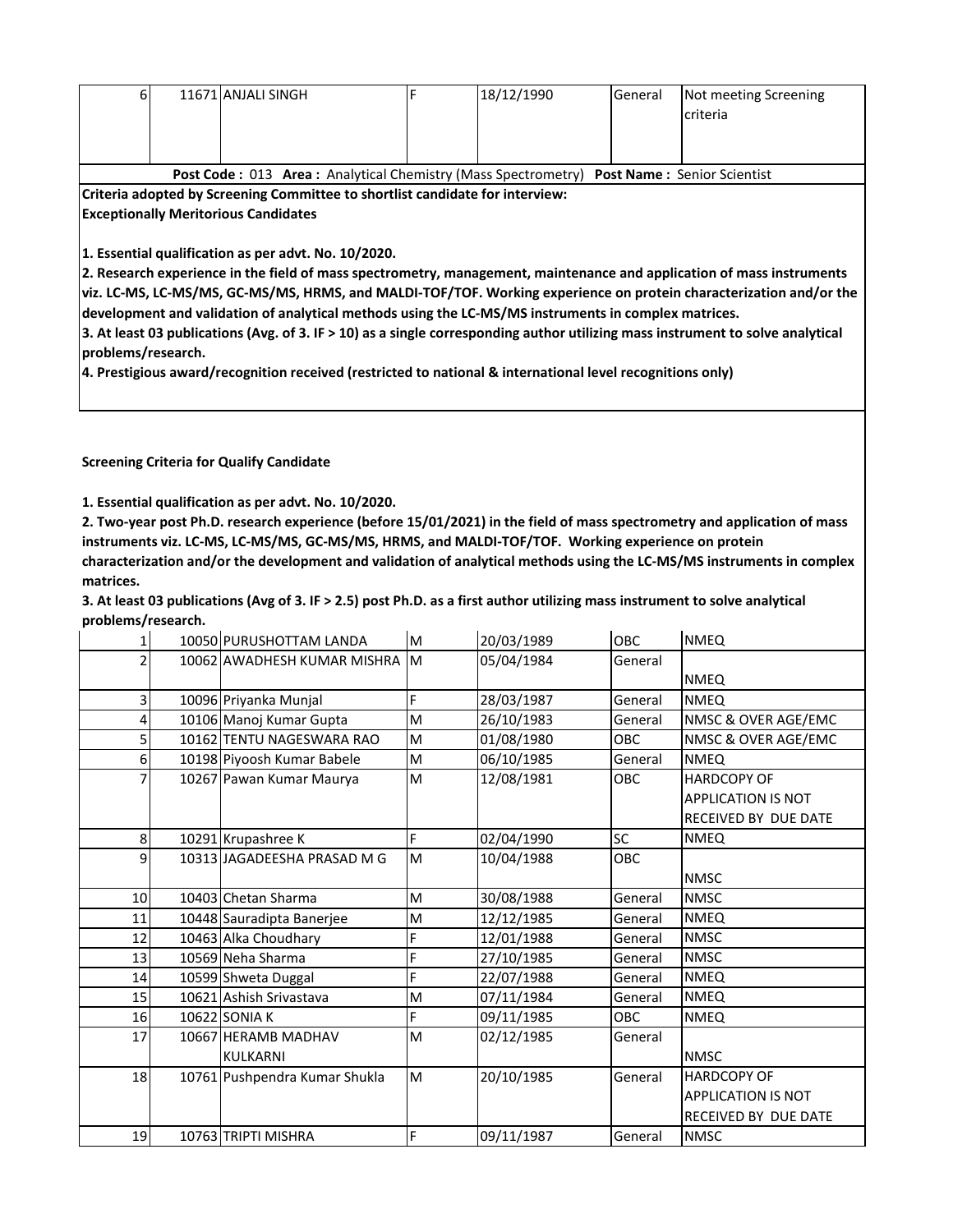| 20 | 10772 Kamalika Roy Choudhury     | F | 27/01/1983 | General            | NMSC & OVER AGE/EMC            |
|----|----------------------------------|---|------------|--------------------|--------------------------------|
| 21 | 10780 Isha Saraf                 | F | 14/10/1987 | General            | <b>NMEQ</b>                    |
| 22 | 10783 PRAJAKTA VIDYADHAR         | F | 21/11/1987 | General            |                                |
|    | <b>NAVAL</b>                     |   |            |                    | <b>NMEQ</b>                    |
| 23 | 10828 GUVVALA VINODH             | M | 10/07/1985 | General            | <b>HARDCOPY OF</b>             |
|    |                                  |   |            |                    | <b>APPLICATION IS NOT</b>      |
|    |                                  |   |            |                    | RECEIVED BY DUE DATE           |
| 24 | 10863 NISHANT KUMAR JAIN         | M | 26/10/1987 | General            | <b>HARDCOPY OF</b>             |
|    |                                  |   |            |                    | APPLICATION IS NOT             |
|    |                                  |   |            |                    | RECEIVED BY DUE DATE           |
| 25 | 10887 Arun Kumar Upadhyay        | M | 14/08/1991 | General            | <b>NMEQ</b>                    |
| 26 | 10898 Arun Kumar Macharla        | M | 10/06/1985 | OBC                | <b>NMEQ</b>                    |
| 27 | 10902 RUCHI SINGH                | F | 10/03/1987 | General            | <b>NMEQ</b>                    |
| 28 | 10905 Sudarshana Reddy           | M | 21/06/1987 | General            | Incomplete application (NO     |
|    | Bhumireddy                       |   |            |                    | signature)                     |
| 29 | 10926 MANISHA NIRANJAN TRIVEDI F |   | 23/07/1982 | General            |                                |
|    |                                  |   |            |                    | NMSC & OVER AGE /D             |
| 30 | 10929 TOFAN KUMAR ROUT           | M | 05/01/1982 | General            | NMSC & OVER AGE /D             |
| 31 | 10959 Sunil Kumar Yadav          | M | 03/07/1983 | OBC                | NMEQ & OVER AGE/EMC            |
| 32 | 10975 Avinash Sahu               | M | 30/04/1988 | <b>OBC</b>         | <b>NMEQ</b>                    |
| 33 | 11065 Kaushik Kumar Dey          | M | 10/01/1983 | General            | NMSC & OVER AGE/EMC            |
| 34 | 11105 JEYAKKUMAR PONMANI         | M | 12/06/1986 | OBC                | <b>NMEQ</b>                    |
| 35 | 11194 Deepika Pathak             | F | 03/05/1987 | General            |                                |
|    |                                  |   |            |                    | <b>HARDCOPY OF</b>             |
|    |                                  |   |            |                    | <b>APPLICATION IS RECEIVED</b> |
|    |                                  |   |            |                    | <b>AFTER DUE DATE</b>          |
| 36 | 11233 Sunil Kumar                | M | 06/07/1986 | SC                 | <b>NMEQ</b>                    |
| 37 | 11263 Karthik Pothiyappan        | M | 15/05/1987 | $\overline{SC}$    | <b>NMEQ</b>                    |
| 38 | 11275 REEMA MOHAN BANARJEE       | F | 20/02/1987 |                    |                                |
|    |                                  |   |            | General            | <b>NMEQ</b>                    |
| 39 | 11279 Pratima Tripathi           | F | 20/08/1981 | General            | NMSC & OVER AGE/EMC            |
| 40 | 11319 MANISH KUMAR GOYAL         | M | 22/06/1979 | General            | NMEQ & OVER AGE/D              |
| 41 | 11332 TRAPTI JOSHI               | F | 20/05/1981 |                    | NMEQ & OVER AGE/D              |
|    |                                  |   |            | General<br>General |                                |
| 42 | 11333 LAXMAN DATTU KHATAL        | M | 30/10/1985 |                    | <b>NMEQ</b>                    |
| 43 | 11339 Mahipal                    | M | 27/08/1985 | General            | <b>NMEQ</b>                    |
| 44 | 11345 Vikas Bajpai               | M | 23/02/1985 | General            | <b>NMEQ</b>                    |
| 45 | 11351 Dattatray Nanaso Survase   | M | 07/06/1984 | General            | <b>NMEQ</b>                    |
| 46 | 11353 KAPENDRA SAHU              | M | 18/08/1985 | General            | <b>NMSC</b>                    |
| 47 | 11384 VASANTHARAJA D             | M | 20/02/1987 | SC                 | <b>HARDCOPY OF</b>             |
|    |                                  |   |            |                    | <b>APPLICATION IS NOT</b>      |
|    |                                  |   |            |                    | RECEIVED BY DUE DATE           |
| 48 | 11393 AVIJIT BISWAS              | M | 29/05/1978 | General            |                                |
|    |                                  |   |            | PWD-OH             | NMSC/PWD                       |
| 49 | 11397 NEELI CHINNA KRISHNA       | M | 05/04/1987 | General            |                                |
|    | PRASAD                           |   |            |                    | <b>NMEQ</b>                    |
| 50 | 11425 Manisha Mishra             | F | 01/01/1985 | General            | <b>NMSC</b>                    |
| 51 | 11438 Bhaswati Chatterjee        | F | 25/06/1975 | General            | NMSC&OVER AGE/EMC              |
| 52 | 11474 POOJA SRIVASTAVA           | F | 01/07/1984 | General            | <b>NMEQ</b>                    |
| 53 | 11482 Neha Khandelwal            | F | 22/10/1983 | General            | <b>HARDCOPY OF</b>             |
|    |                                  |   |            |                    | APPLICATION IS NOT             |
|    |                                  |   |            |                    | RECEIVED BY DUE DATE           |
| 54 | 11486 TOFAN KUMAR ROUT           | M | 05/01/1982 | General            | NMSC & OVER AGE/D              |
| 55 | 11515 Deepanshi Mishra           | F | 17/09/1992 | General            | <b>NMEQ</b>                    |